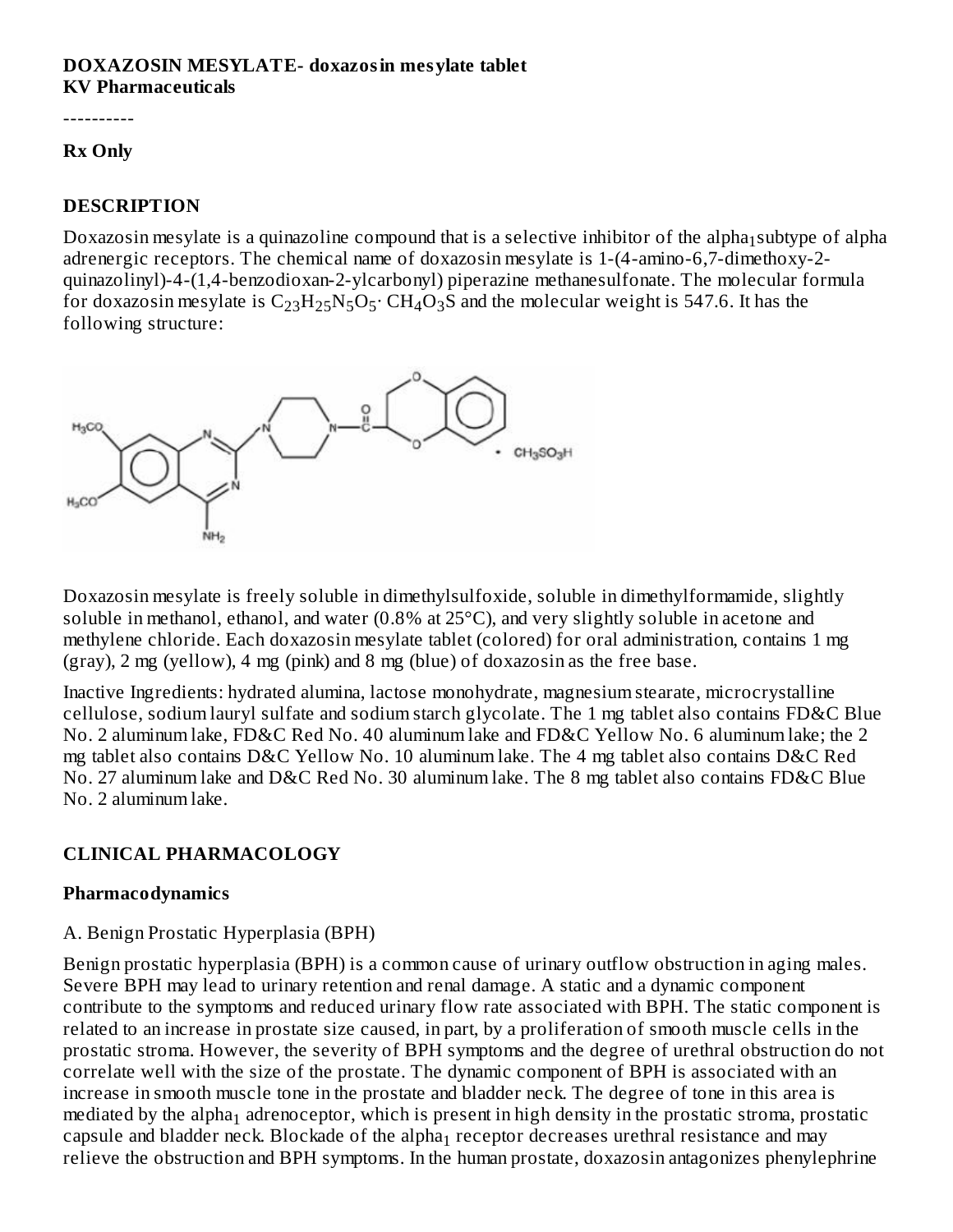(alpha<sub>1</sub> agonist)-induced contractions, *in vitro*, and binds with high affinity to the alpha<sub>1c</sub> adrenoceptor. The receptor subtype is thought to be the predominant functional type in the prostate. Doxazosin acts within 1-2 weeks to decrease the severity of BPH symptoms and improve urinary flow rate. Since alpha $_1$  adrenoceptors are of low density in the urinary bladder (apart from the bladder neck), doxazosin should maintain bladder contractility.

The efficacy of doxazosin was evaluated extensively in over 900 patients with BPH in double-blind, placebo-controlled trials. Doxazosin mesylate tablet treatment was superior to placebo in improving patient symptoms and urinary flow rate. Significant relief with doxazosin mesylate tablets was seen as early as one week into the treatment regimen, with doxazosin mesylate tablets treated patients (N=173) showing a significant (p<0.01) increase in maximum flow rate of 0.8 mL/sec compared to a decrease of 0.5 mL/sec in the placebo group (N=41). In long-term studies improvement was maintained for up to 2 years of treatment. In 66-71% of patients, improvements above baseline were seen in both symptoms and maximum urinary flow rate.

In three placebo-controlled studies of 14-16 weeks duration obstructive symptoms (hesitation, intermittency, dribbling, weak urinary stream, incomplete emptying of the bladder) and irritative symptoms (nocturia, daytime frequency, urgency, burning) of BPH were evaluated at each visit by patient-assessed symptom questionnaires. The bothersomeness of symptoms was measured with a modified Boyarsky questionnaire. Symptom severity/frequency was assessed using a modified Boyarsky questionnaire or an AUA-based questionnaire. Uroflowmetric evaluations were performed at times of peak (2-6 hours post-dose) and/or trough (24 hours post-dose) plasma concentrations of doxazosin mesylate tablets..

The results from the three placebo-controlled studies (N=609) showing significant efficacy with 4 mg and 8 mg doxazosin mesylate are summarized in Table 1. In all three studies, doxazosin mesylate tablets resulted in statistically significant relief of obstructive and irritative symptoms compared to placebo. Statistically significant improvements of 2.3-3.3 mL/sec in maximum flow rate were seen with doxazosin mesylate tablets in Studies 1 and 2, compared to 0.1-0.7 mL/sec with placebo.

|                                                              |                     | <b>SYMPTOM SCORE<sup>a</sup></b> |                             | <b>MAXIMUM FLOW RATE</b><br>(mL/sec) |                         |                             |
|--------------------------------------------------------------|---------------------|----------------------------------|-----------------------------|--------------------------------------|-------------------------|-----------------------------|
|                                                              | $\underline{\rm N}$ | Mean<br><b>Baseline</b>          | Mean <sup>b</sup><br>Change | $\underline{\rm N}$                  | Mean<br><b>Baseline</b> | Mean <sup>c</sup><br>Change |
| STUDY 1 (Titration to<br>maximum dose of 8 mg) <sup>e</sup>  |                     |                                  |                             |                                      |                         |                             |
| Placebo                                                      | 47                  | 15.6                             | $-2.3$                      | 41                                   | 9.7                     | $+0.7$                      |
| Doxazosin Mesylate                                           | 49                  | 14.5                             | $-4.9**$                    | 41                                   | 9.8                     | $+2.9**$                    |
| STUDY 2 (titration to fixed<br>dose $14$ weeks) <sup>d</sup> |                     |                                  |                             |                                      |                         |                             |
| Placebo                                                      | 37                  | 20.7                             | $-2.5$                      | 30                                   | 10.6                    | $+0.1$                      |
| Doxazosin Mesylate 4 mg                                      | 38                  | 21.2                             | $-5.0**$                    | 32                                   | 9.8                     | $+2.3*$                     |
| Doxazosin Mesylate 8 mg                                      | 42                  | 19.9                             | $-4.2*$                     | 36                                   | 10.5                    | $+3.3**$                    |
| STUDY 3 (Titration to fixed<br>dose-12 weeks)                |                     |                                  |                             |                                      |                         |                             |
| Placebo                                                      | 47                  | 14.9                             | $-4.7$                      | 44                                   | 9.9                     | $+2.1$                      |
| Doxazosin Mesylate 4 mg                                      | 46                  | 16.6                             | $-6.1*$                     | 46                                   | 9.6                     | $+2.6$                      |

# **TABLE 1 SUMMARY OF EFFECTIVENESS DATA INPLACEBO-CONTROLLED TRIALS**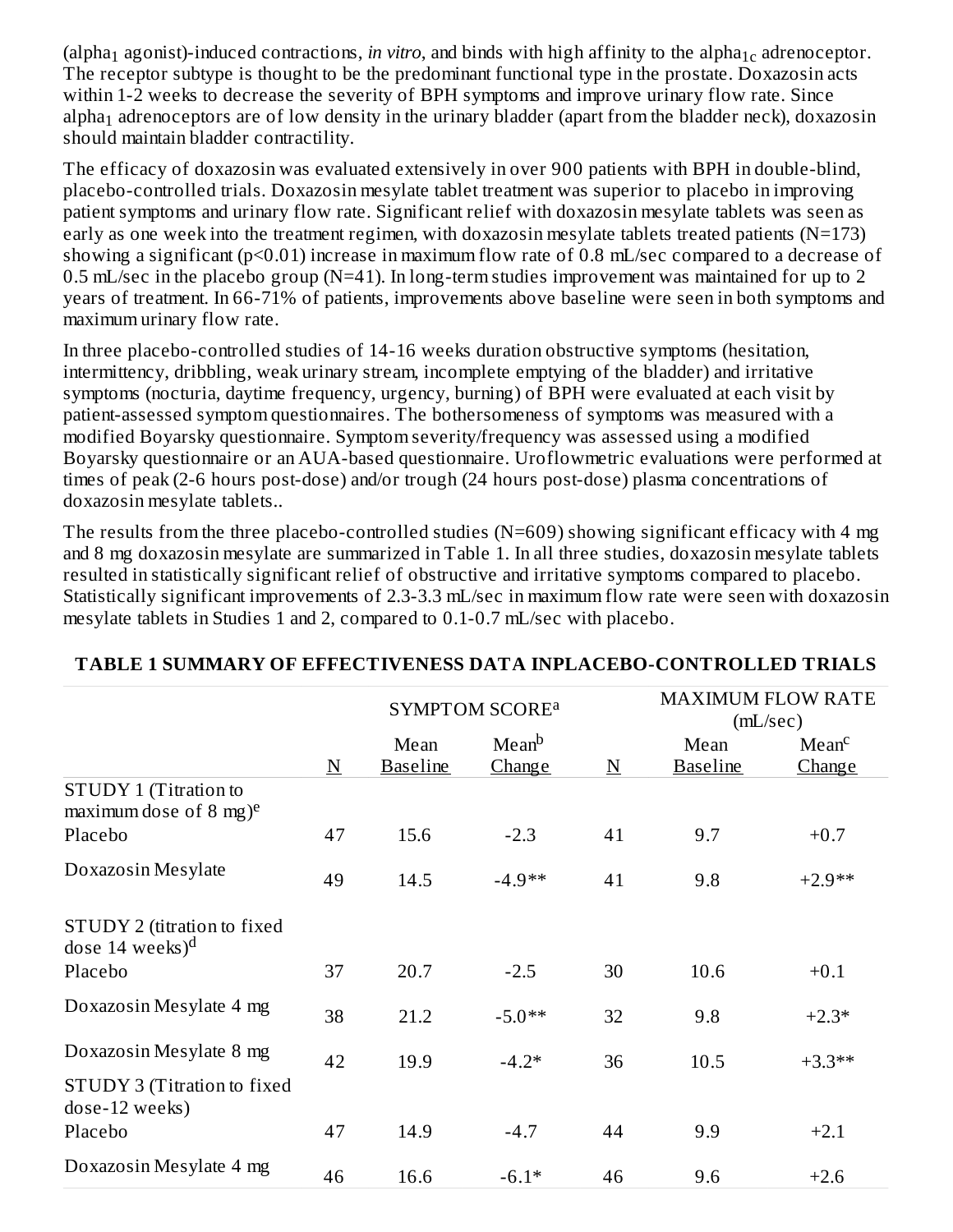#### **STUDY 2** Maximum Flow Rate



In one fixed dose study (study 2) doxazosin mesylate tablet therapy ( 4-8 mg, once daily) resulted in a significant and sustained improvement in maximum urinary flow rate of 2.3-3.3 mL/sec (Table 1) compared to placebo (0.1 mL/sec). In this study, the only study in which weekly evaluations were made, significant improvement with doxazosin mesylate tablets vs. placebo was seen after one week. The proportion of patients who responded with a maximum flow rate improvement of  $\geq 3$  mL/sec was significantly larger with doxazosin mestylate tablets (34-42%) than placebo (13-17%). A significantly greater improvement was also seen in average flow rate with doxazosin mesylate tablets (1.6 mL/sec) than with placebo (0.2 mL/sec). The onset and time course of symptom relief and increased urinary flow from study 1 are illustrated in Figure 1.



In BPH patients (N=450) treated for up to 2 years in open-label studies, doxazosin mesylate tablet therapy resulted in significant improvement above baseline in urinary flow rates and BPH symptoms. The significant effects of doxazosin were maintained over the entire treatment period. Although blockade of alpha $_{\rm 1}$  adrenoceptors also lowers blood pressure in hypertensive patients with increased peripheral vascular resistance, doxazosin treatment of normotensive men with BPH did not result in a clinically significant blood pressure lowering effect (Table 2). The proportion of normotensive patients with a sitting systolic blood pressure less than 90 mmHg and/or diastolic blood pressure less than 60 mmHg at any time during treatment with doxazosin mesylate tablets 1-8 mg once daily was 6.7% with doxazosin and not significantly different (statistically) from that with placebo (5%).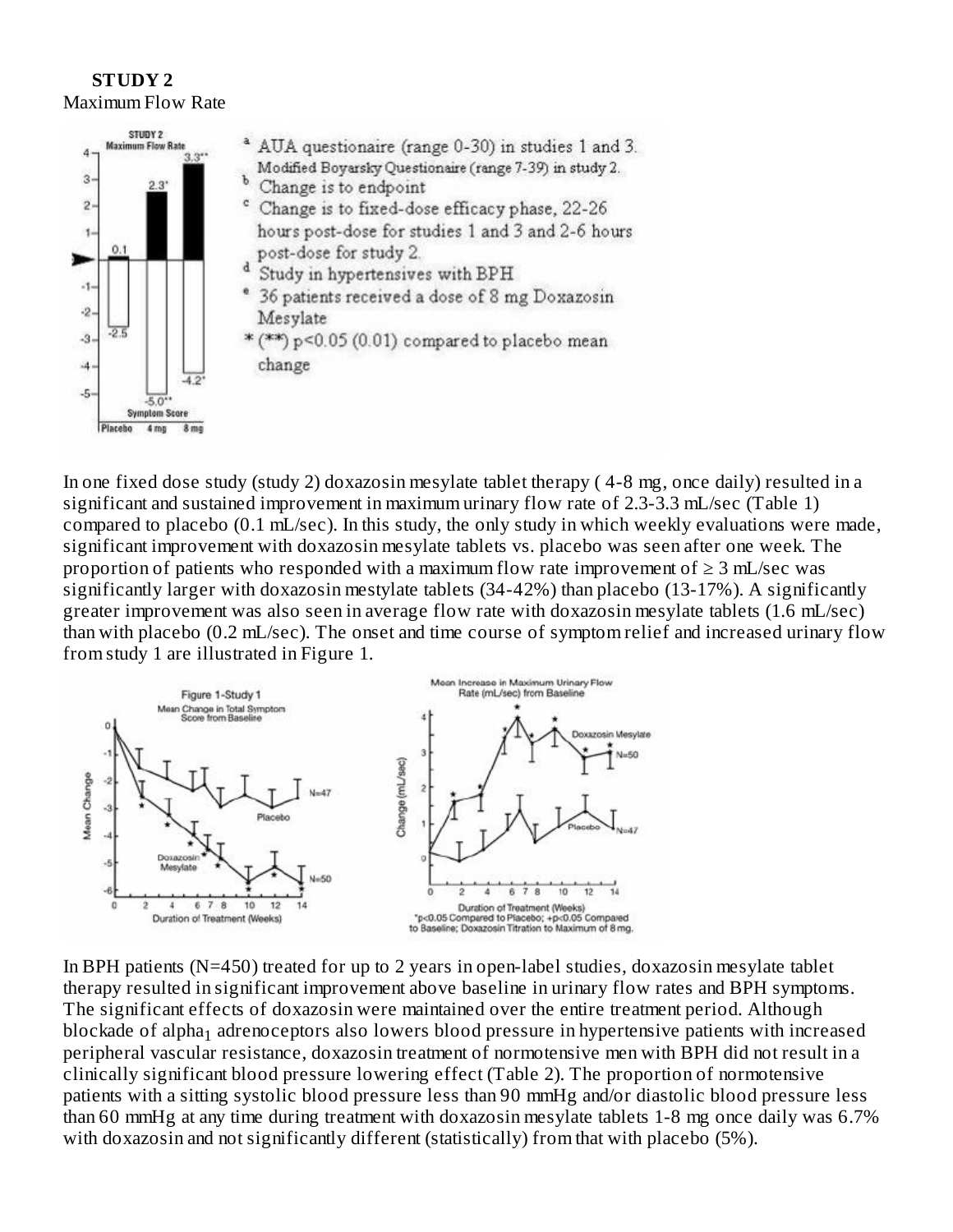| <b>TABLE 2 Mean Changes in Blood Pressure from Baseline to the Mean of the Final Efficacy</b> |
|-----------------------------------------------------------------------------------------------|
| Phase in Normotensives (Diastolic BP <90 mmHg) in Two Double-blind, Placebo-controlled U.S.   |
| <b>Studies with Doxazosin Mesylate Tablets 1-8 mg once daily.</b>                             |

|                           | <b>PLACEBO</b><br>$(N=85)$ |               | Doxazosin Mesylate<br>$(N=183)$ |               |  |
|---------------------------|----------------------------|---------------|---------------------------------|---------------|--|
| <b>Sitting BP (mmHg)</b>  | <b>Baseline</b>            | <b>Change</b> | <b>Baseline</b>                 | <b>Change</b> |  |
| Systolic                  | 128.4                      | $-1.4$        | 128.8                           | $-4.9*$       |  |
| Diastolic                 | 79.2                       | $-1.2$        | 79.6                            | $-2.4*$       |  |
| <b>Standing BP (mmHg)</b> | <b>Baseline</b>            | <b>Change</b> | <b>Baseline</b>                 | <b>Change</b> |  |
| Systolic                  | 128.5                      | $-0.6$        | 128.5                           | $-5.3*$       |  |
| Diastolic                 | 80.5                       | $-0.7$        | 80.4                            | $-2.6*$       |  |

\* p≤0.05 compared to placebo

### B. Hypertension

The mechanism of action of doxazosin mesylate tabltes is selective blockade of the alpha $_{\rm 1}$ (postjunctional) subtype of adrenergic receptors. Studies in normal human subjects have shown that doxazosin competitively antagonized the pressor effects of phenylephrine (an alpha $_1$  agonist) and the systolic pressor effect of norepinephrine. Doxazosin and prazosin have similar abilities to antagonize phenylephrine. The antihypertensive effect of doxazosin mesylate tablets results from a decrease in systemic vascular resistance. The parent compound doxazosin is primarily responsible for the antihypertensive activity. The low plasma concentrations of known active and inactive metabolites of doxazosin (2-piperazinyl, 6'- and 7'-hydroxy and 6-and 7-O-desmethyl compounds) compared to parent drug indicate that the contribution of even the most potent compound (6'-hydroxy) to the antihypertensive effect of doxazosin in man is probably small. The 6'- and 7'-hydroxy metabolites have demonstrated antioxidant properties at concentrations of 5 µM, *in vitro*.

Administration of doxazosin mesylate tablets results in a reduction in systemic vascular resistance. In patients with hypertension there is little change in cardiac output. Maximum reductions in blood pressure usually occur 2-6 hours after dosing and are associated with a small increase in standing heart rate. Like other alpha $_{\rm 1}$ -adrenergic blocking agents, doxazosin has a greater effect on blood pressure and heart rate in the standing position.

In a pooled analysis of placebo-controlled hypertension studies with about 300 hypertensive patients per treatment group, doxazosin, at doses of 1-16 mg given once daily, lowered blood pressure at 24 hours by about 10/8 mmHg compared to placebo in the standing position and about 9/5 mmHg in the supine position. Peak blood pressure effects (1-6 hours) were larger by about 50-75% (i.e., trough values were about 55-70% of peak effect), with the larger peak-trough differences seen in systolic pressures. There was no apparent difference in the blood pressure response of Caucasians and Afro-Americans or of patients above and below age 65. In these predominantly normocholesterolemic patients doxazosin produced small reductions in total serum cholesterol (2-3%), LDL cholesterol (4%), and a similarly small increase in HDL/total cholesterol ratio (4%). The clinical significance of these findings is uncertain. In the same patient population, patients receiving doxazosin mesylate tablets gained a mean of 0.6 kg compared to a mean loss of 0.1 kg for placebo patients.

### **Pharmacokinetics**

After oral administration of therapeutic doses, peak plasma levels of doxazosin mesylate tablets occur at about 2-3 hours. Bioavailability is approximately 65%, reflecting first pass metabolism of doxazosin by the liver. The effect of food on the pharmacokinetics of doxazosin mesylate tablets was examined in a crossover study with twelve hypertensive subjects. Reductions of 18% in mean maximum plasma concentration and 12% in the area under the concentration-time curve occurred when doxazosin mesylate tablets was administered with food. Neither of these differences was statistically or clinically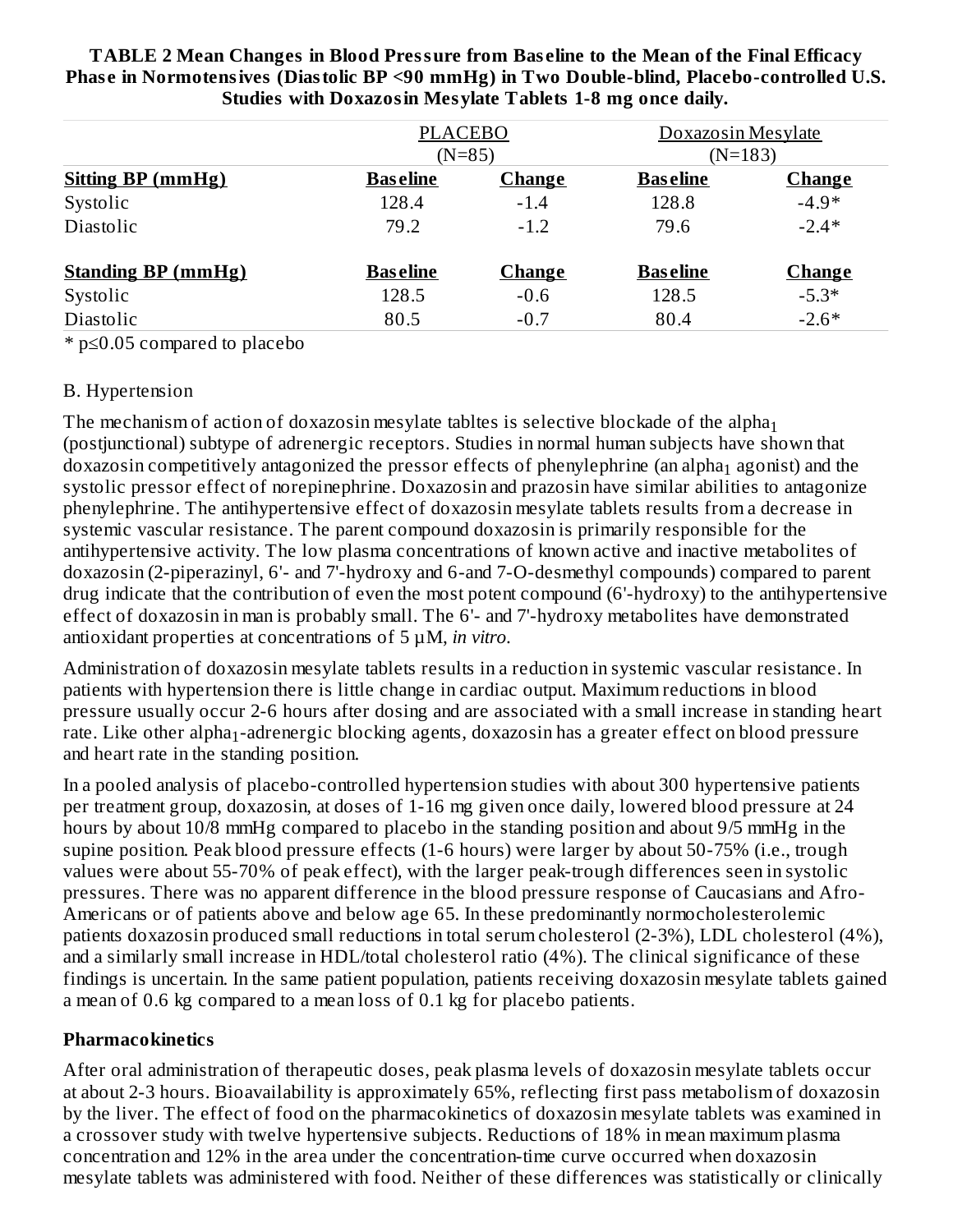### significant.

Doxazosin mesylate tablets are extensively metabolized in the liver, mainly by O-demethylation of the quinazoline nucleus or hydroxylation of the benzodioxan moiety. Although several active metabolites of doxazosin have been identified, the pharmacokinetics of these metabolites have not been characterized. In a study of two subjects administered radiolabelled doxazosin 2 mg orally and 1 mg intravenously on two separate occasions, approximately 63% of the dose was eliminated in the feces and 9% of the dose was found in the urine. On average only 4.8% of the dose was excreted as unchanged drug in the feces and only a trace of the total radioactivity in the urine was attributed to unchanged drug. At the plasma concentrations achieved by therapeutic doses approximately 98% of the circulating drug is bound to plasma proteins.

Plasma elimination of doxazosin is biphasic, with a terminal elimination half-life of about 22 hours. Steady-state studies in hypertensive patients given doxazosin doses of 2-16 mg once daily showed linear kinetics and dose proportionality. In two studies, following the administration of 2 mg orally once daily, the mean accumulation ratios (steady-state AUC vs. first dose AUC) were 1.2 and 1.7. Enterohepatic recycling is suggested by secondary peaking of plasma doxazosin concentrations.

In a crossover study in 24 normotensive subjects, the pharmacokinetics and safety of doxazosin were shown to be similar with morning and evening dosing regimens. The area under the curve after morning dosing was, however, 11% less than that after evening dosing and the time to peak concentration after evening dosing occurred significantly later than that after morning dosing (5.6 hr vs. 3.5 hr).

The pharmacokinetics of doxazosin mesylate tablets in young  $($  <65 years) and elderly  $($   $\geq$  65 years) subjects were similar for plasma half-life values and oral clearance. Pharmacokinetic studies in elderly patients and patients with renal impairment have shown no significant alterations compared to younger patients with normal renal function. Administration of a single 2 mg dose to patients with cirrhosis (Child-Pugh Class A) showed a 40% increase in exposure to doxazosin. There are only limited data on the effects of drugs known to influence the hepatic metabolism of doxazosin (e.g., cimetidine (see PRECAUTIONS)). As with any drug wholly metabolized by the liver, use of doxazosin mesylate tablets in patients with altered liver function should be undertaken with caution.

In two placebo-controlled studies, of normotensive and hypertensive BPH patients, in which doxazosin was administered in the morning and the titration interval was two weeks and one week, respectively, trough plasma concentrations of doxazosin mesylate tablets were similar in the two populations. Linear kinetics and dose proportionality were observed.

## **INDICATIONS AND USAGE**

## **A. Benign Prostatic Hyperplasia (BPH)**

Doxazosin mesylate tablets are indicated for the treatment of both the urinary outflow obstruction and obstructive and irritative symptoms associated with BPH: obstructive symptoms (hesitation, intermittency, dribbling, weak urinary stream, incomplete emptying of the bladder) and irritative symptoms (nocturia, daytime frequency, urgency, burning). Doxazosin mesylate tablets may be used in all BPH patients whether hypertensive or normotensive. In patients with hypertension and BPH, both conditions were effectively treated with doxazosin mesylate tablet monotherapy. Doxazosin mesylate tablets provides rapid improvement in symptoms and urinary flow rate in 66-71% of patients. Sustained improvements with doxazosin mesylate tablets were seen in patients treated for up to 14 weeks in double-blind studies and up to 2 years in open-label studies.

## **B.** *Hypertension*

Doxazosin mesylate tablets are also indicated for the treatment of hypertension. Doxazosin mesylate tablets may be used alone or in combination with diuretics, beta-adrenergic blocking agents, calcium channel blockers or angiotensin-converting enzyme inhibitors.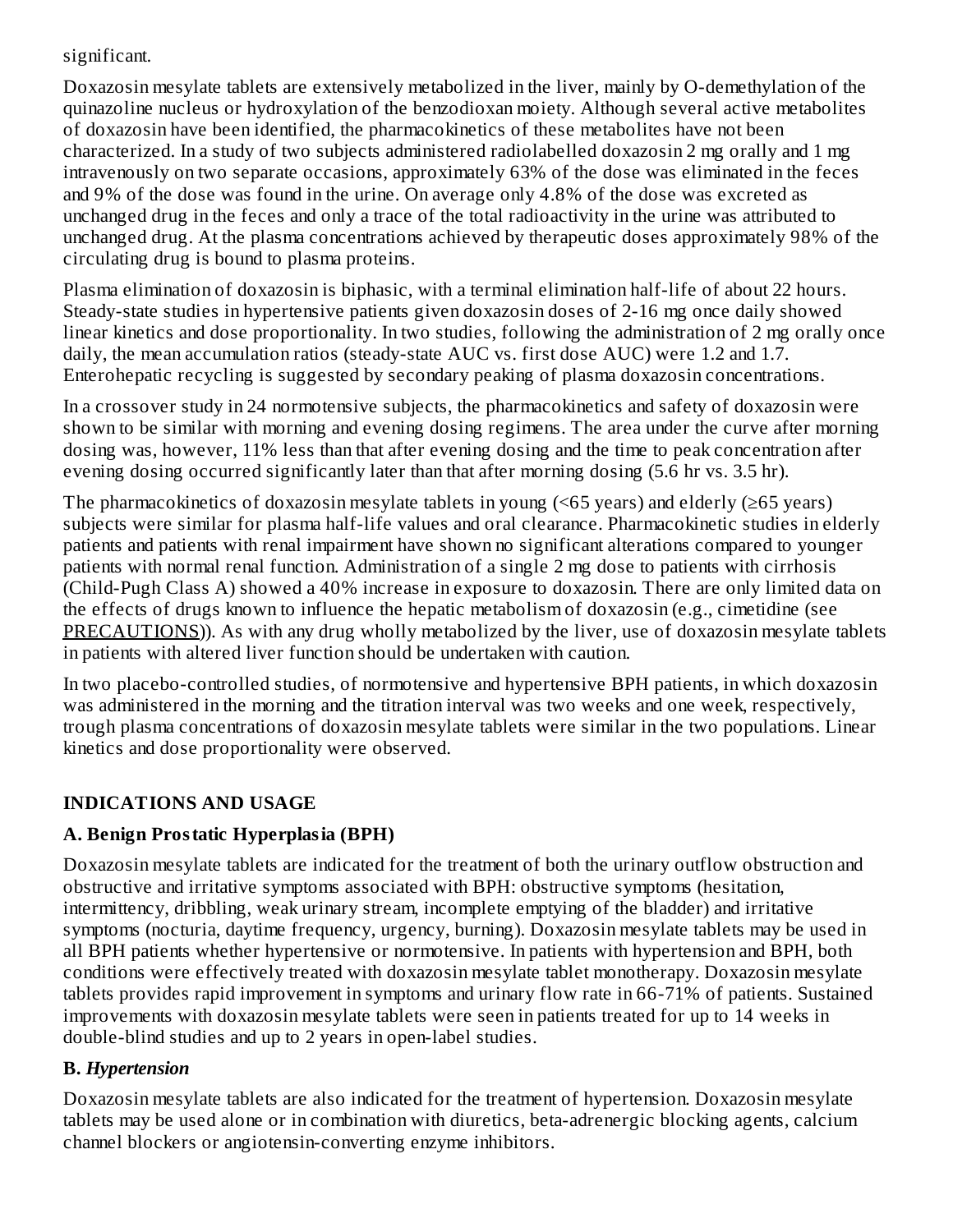### **CONTRAINDICATIONS**

Doxazosin mesylate tablets are contraindicated in patients with a known sensitivity to quinazolines (e.g., prazosin, terazosin), doxazosin, or any of the inert ingredients.

### **WARNINGS**

**Syncope and "First-dos e" effect: Doxazosin, like other alpha-adrenergic blocking agents, can caus e marked hypotension, especially in the upright position, with syncope and other postural symptoms such as dizziness. Marked orthostatic effects are most common with the first dos e but** can also occur when there is a dosage increase, or if therapy is interrupted for more than a few **days. To decreas e the likelihood of excessive hypotension and syncope, it is ess ential that** treatment be initiated with the 1 mg dose. The 2, 4, and 8 mg tablets are not for initial therapy. **Dosage should then be adjusted slowly (s eeDOSAGE AND ADMINISTRATIONs ection) with evaluations and increas es in dos e every two weeks to the recommended dos e. Additional antihypertensive agents should be added with caution.**

**Patients being titrated with doxazosin should be cautioned to avoid situations where injury could result should syncope occur, during both the day and night.**

In an early investigational study of the safety and tolerance of increasing daily doses of doxazosin in normotensives beginning at 1 mg/day, only 2 of 6 subjects could tolerate more than 2 mg/day without experiencing symptomatic postural hypotension. In another study of 24 healthy normotensive male subjects receiving initial doses of 2 mg/day of doxazosin, seven (29%) of the subjects experienced symptomatic postural hypotension between 0.5 and 6 hours after the first dose necessitating termination of the study. In this study, 2 of the normotensive subjects experienced syncope. Subsequent trials in hypertensive patients always began doxazosin dosing at 1 mg/day resulting in a 4% incidence of postural side effects at 1 mg/day with no cases of syncope.

In multiple dose clinical trials in hypertension involving over 1500 hypertensive patients with dose titration every one to two weeks, syncope was reported in 0.7% of patients. None of these events occurred at the starting dose of 1 mg and 1.2% (8/664) occurred at 16 mg/day.

In placebo-controlled, clinical trials in BPH, 3 out of 665 patients (0.5%) taking doxazosin reported syncope. Two of the patients were taking 1 mg doxazosin, while one patient was taking 2 mg doxazosin when syncope occurred. In the open-label, long-term extension follow-up of approximately 450 BPH patients, there were 3 reports of syncope (0.7%). One patient was taking 2 mg, one patient was taking 8 mg and one patient was taking 12 mg when syncope occurred. In a clinical pharmacology study, one subject receiving 2 mg experienced syncope.

### **If syncope occurs, the patient should be placed in a recumbent position and treated supportively as necessary.**

### **Priapism**

Rarely (probably less frequently than once in every several thousand patients), alpha $_1$  antagonists including doxazosin have been associated with priapism (painful penile erection, sustained for hours and unrelieved by sexual intercourse or masturbation). Because this condition can lead to permanent impotence if not promptly treated, patients must be advised about the seriousness of the condition (see **PRECAUTIONS:Information for the Patient**).

### **PRECAUTIONS**

### **General**

Prostate Cancer

Carcinoma of the prostate causes many of the symptoms associated with BPH and the two disorders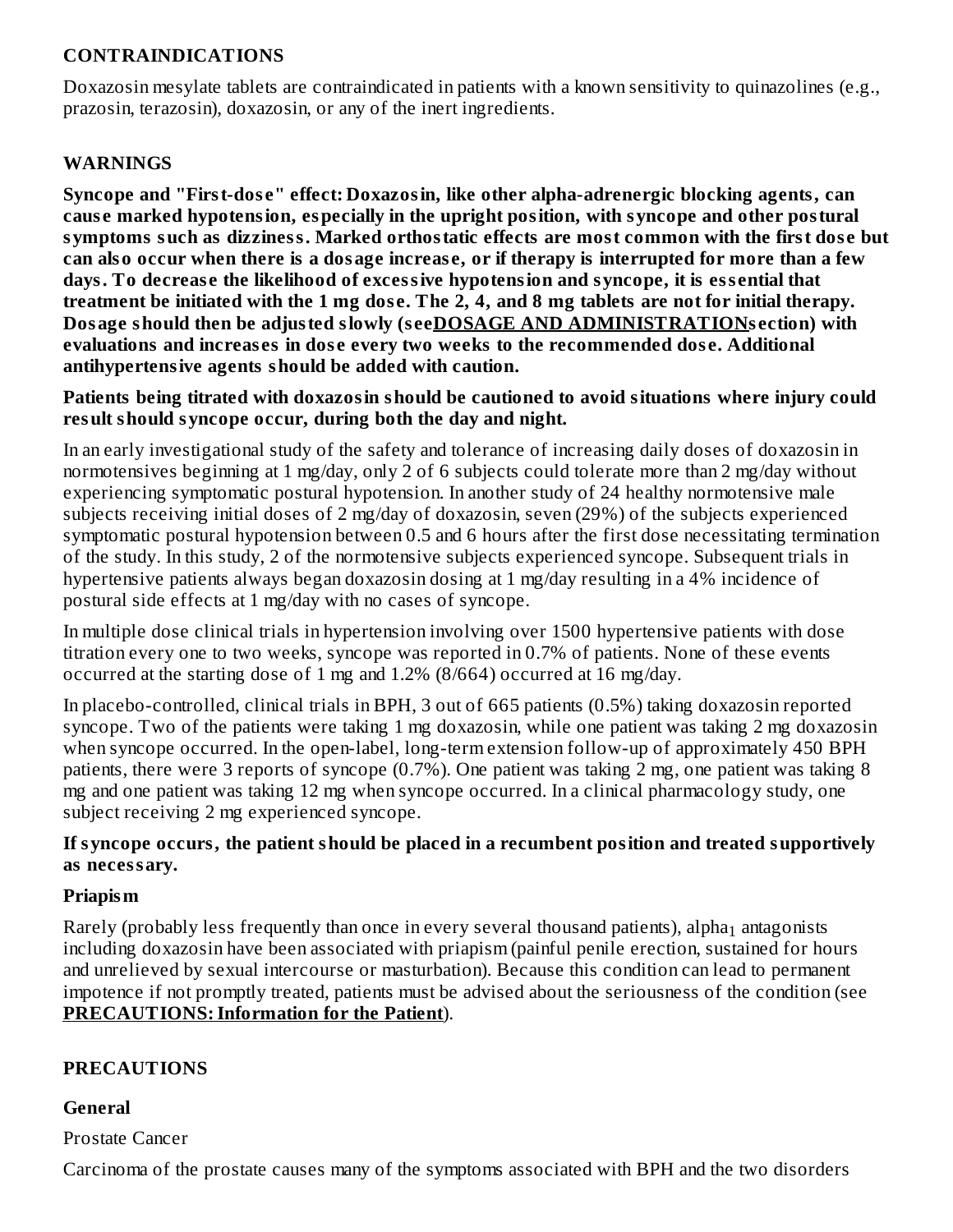frequently co-exist. Carcinoma of the prostate should therefore be ruled out prior to commencing therapy with doxazosin.

### Cataract Surgery

Intraoperative Floppy Iris Syndrome (IFIS) has been observed during cataract surgery in some patients on or previously treated with alpha $_1$  blockers. This variant of small pupil syndrome is characterized by the combination of a flaccid iris that billows in response to intraoperative irrigation currents, progressive intraoperative miosis despite preoperative dilation with standard mydriatic drugs, and potential prolapse of the iris toward the phacoemulsification incisions. The patient's surgeon should be prepared for possible modifications to their surgical technique, such as the utilization of iris hooks, iris dilator rings, or viscoelastic substances. There does not appear to be a benefit of stopping alpha $_{\rm 1}$ blocker therapy prior to cataract surgery.

### Orthostatic Hypotension

While syncope is the most severe orthostatic effect of doxazosin mesylate tablets, other symptoms of lowered blood pressure, such as dizziness, lightheadedness, or vertigo can occur, especially at initiation of therapy or at the time of dose increases.

## *a) Hypertension*

These symptoms were common in clinical trials in hypertension, occurring in up to 23% of all patients treated and causing discontinuation of therapy in about 2%.

In placebo-controlled titration trials in hypertension, orthostatic effects were minimized by beginning therapy at 1 mg per day and titrating every two weeks to 2, 4, or 8 mg per day. There was an increased frequency of orthostatic effects in patients given 8 mg or more, 10%, compared to 5% at 1-4 mg and 3% in the placebo group.

## *b) Benign Prostatic Hyperplasia*

In placebo-controlled trials in BPH, the incidence of orthostatic hypotension with doxazosin was 0.3% and did not increase with increasing dosage (to 8 mg/day). The incidence of discontinuations due to hypotensive or orthostatic symptoms was 3.3% with doxazosin and 1% with placebo. The titration interval in these studies was one to two weeks.

Patients in occupations in which orthostatic hypotension could be dangerous should be treated with particular caution. As alpha $_{\rm 1}$  antagonists can cause orthostatic effects, it is important to evaluate standing blood pressure two minutes after standing and patients should be advised to exercise care when arising from a supine or sitting position.

If hypotension occurs, the patient should be placed in the supine position and, if this measure is inadequate, volume expansion with intravenous fluids or vasopressor therapy may be used. A transient hypotensive response is not a contraindication to further doses of doxazosin mesylate.

## **Information for Patients**

## *(Seepatient package insert)*

Patients should be made aware of the possibility of syncopal and orthostatic symptoms, especially at the initiation of therapy, and urged to avoid driving or hazardous tasks for 24 hours after the first dose, after a dosage increase, and after interruption of therapy when treatment is resumed. They should be cautioned to avoid situations where injury could result should syncope occur during initiation of doxazosin therapy. They should also be advised of the need to sit or lie down when symptoms of lowered blood pressure occur, although these symptoms are not always orthostatic, and to be careful when rising from a sitting or lying position. If dizziness, lightheadedness, or palpitations are bothersome they should be reported to the physician, so that dose adjustment can be considered. Patients should also be told that drowsiness or somnolence can occur with doxazosin mesylate tablets or any selective alpha $_{\rm 1}$  adrenoceptor antagonist, requiring caution in people who must drive or operate heavy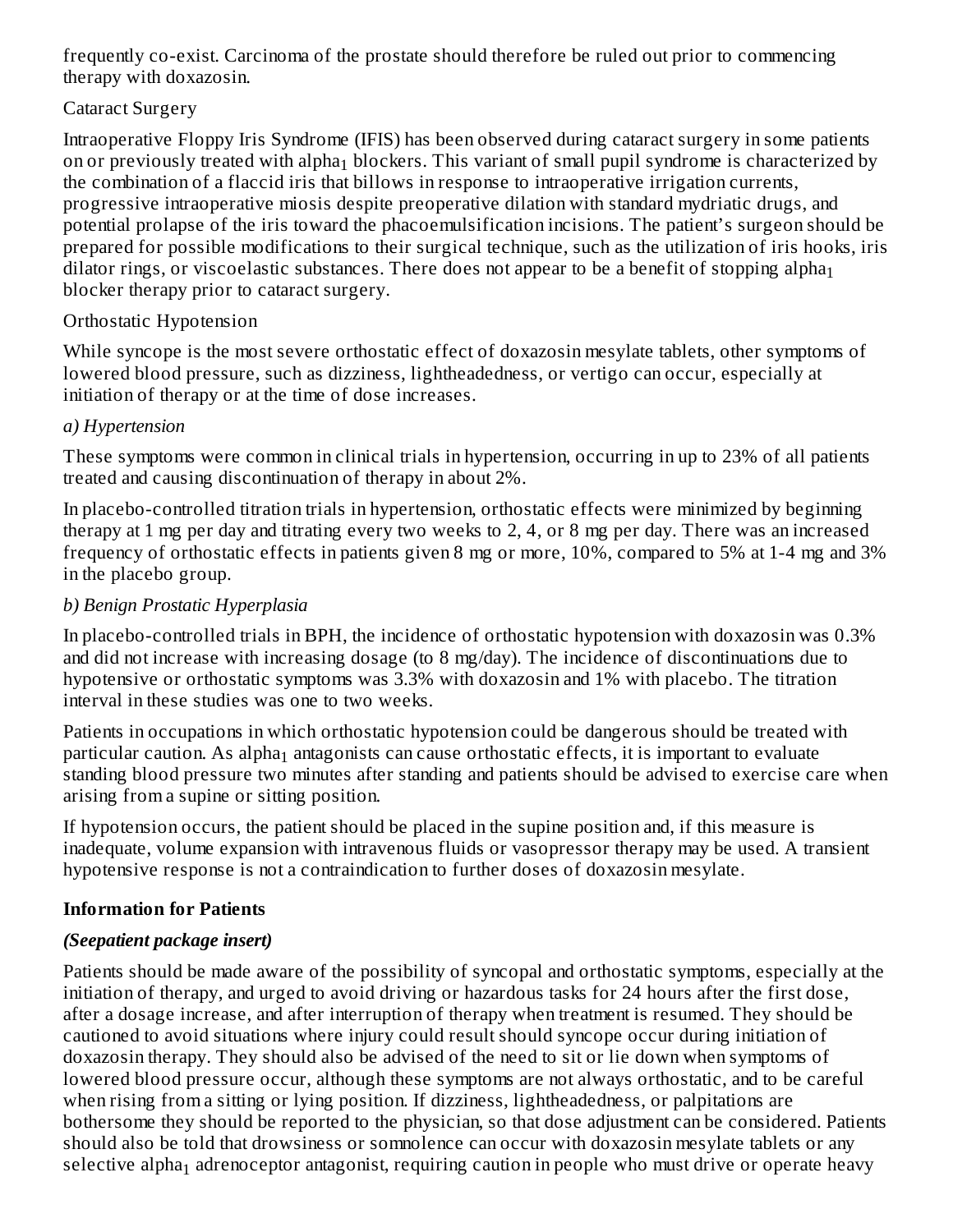machinery.

Patients should be advised about the possibility of priapism as a result of treatment with alpha $_{\rm 1}$ antagonists. Patients should know that this adverse event is very rare. If they experience priapism, it should be brought to immediate medical attention for, if not treated promptly, it can lead to permanent erectile dysfunction (impotence).

## **Drug/Laboratory Test Interactions**

 $\overline{a}$ 

Doxazosin mesylate tablets does not affect the plasma concentration of prostate specific antigen in patients treated for up to 3 years. Both doxazosin, an alpha $_1$  inhibitor, and finasteride, a 5-alpha reductase inhibitor, are highly protein bound and hepatically metabolized. There is no definitive controlled clinical experience on the concomitant use of alpha $_1$  inhibitors and 5-alpha reductase inhibitors at this time.

## **Impaired Liver Function**

Doxazosin mesylate should be administered with caution to patients with evidence of impaired hepatic function or to patients receiving drugs known to influence hepatic metabolism (see **CLINICAL PHARMACOLOGY**).

## **Leukopenia/Neutropenia**

Analysis of hematologic data from hypertensive patients receiving doxazosin mesylate tablets in controlled hypertension clinical trials showed that the mean WBC (N=474) and mean neutrophil counts (N=419) were decreased by 2.4% and 1.0%, respectively, compared to placebo, a phenomenon seen with other alpha blocking drugs. In BPH patients the incidence of clinically significant WBC abnormalities was 0.4% (2/459) with doxazosin mesylate tablets and 0% (0/147) with placebo, with no statistically significant difference between the two treatment groups. A search through a data base of 2400 hypertensive patients and 665 BPH patients revealed 4 hypertensives in which drug- related neutropenia could not be ruled out and one BPH patient in which drug related leukopenia could not be ruled out. Two hypertensives had a single low value on the last day of treatment. Two hypertensives had stable, non-progressive neutrophil counts in the 1000/mm (cubed) range over periods of 20 and 40 weeks. One BPH patient had a decrease from a WBC count of 4800/mm (cubed) to 2700/mm (cubed) at the end of the study; there was no evidence of clinical impairment. In cases where follow-up was available the WBCs and neutrophil counts returned to normal after discontinuation of doxazosin mesylate tablets. No patients became symptomatic as a result of the low WBC or neutrophil counts.

## **Drug Interactions**

Most (98%) of plasma doxazosin is protein bound. *In vitro* data in human plasma indicate that doxazosin mesylate tablets have no effect on protein binding of digoxin, warfarin, phenytoin or indomethacin. There is no information on the effect of other highly plasma protein bound drugs on doxazosin binding. Doxazosin mesylate tablets have been administered without any evidence of an adverse drug interaction to patients receiving thiazide diuretics, beta-blocking agents, and nonsteroidal anti-inflammatory drugs. In a placebo-controlled trial in normal volunteers, the administration of a single 1 mg dose of doxazosin on day 1 of a four-day regimen of oral cimetidine (400 mg twice daily) resulted in a 10% increase in mean AUC of doxazosin (p=0.006), and a slight but not statistically significant increase in mean  $\rm{C_{max}}$ and mean half-life of doxazosin. The clinical significance of this increase in doxazosin AUC is unknown.

In clinical trials, doxazosin mesylate tablets have been administered to patients on a variety of concomitant medications; while no formal interaction studies have been conducted, no interactions were observed. Doxazosin mesylate tablets have been used with the following drugs or drug classes: 1) analgesic/anti-inflammatory (e.g., acetaminophen, aspirin, codeine and codeine combinations, ibuprofen, indomethacin); 2) antibiotics (e.g., erythromycin, trimethoprim and sulfamethoxazole, amoxicillin); 3) antihistamines (e.g., chlorpheniramine); 4) cardiovascular agents (e.g., atenolol, hydrochlorothiazide, propranolol); 5) corticosteroids; 6) gastrointestinal agents (e.g., antacids); 7) hypoglycemics and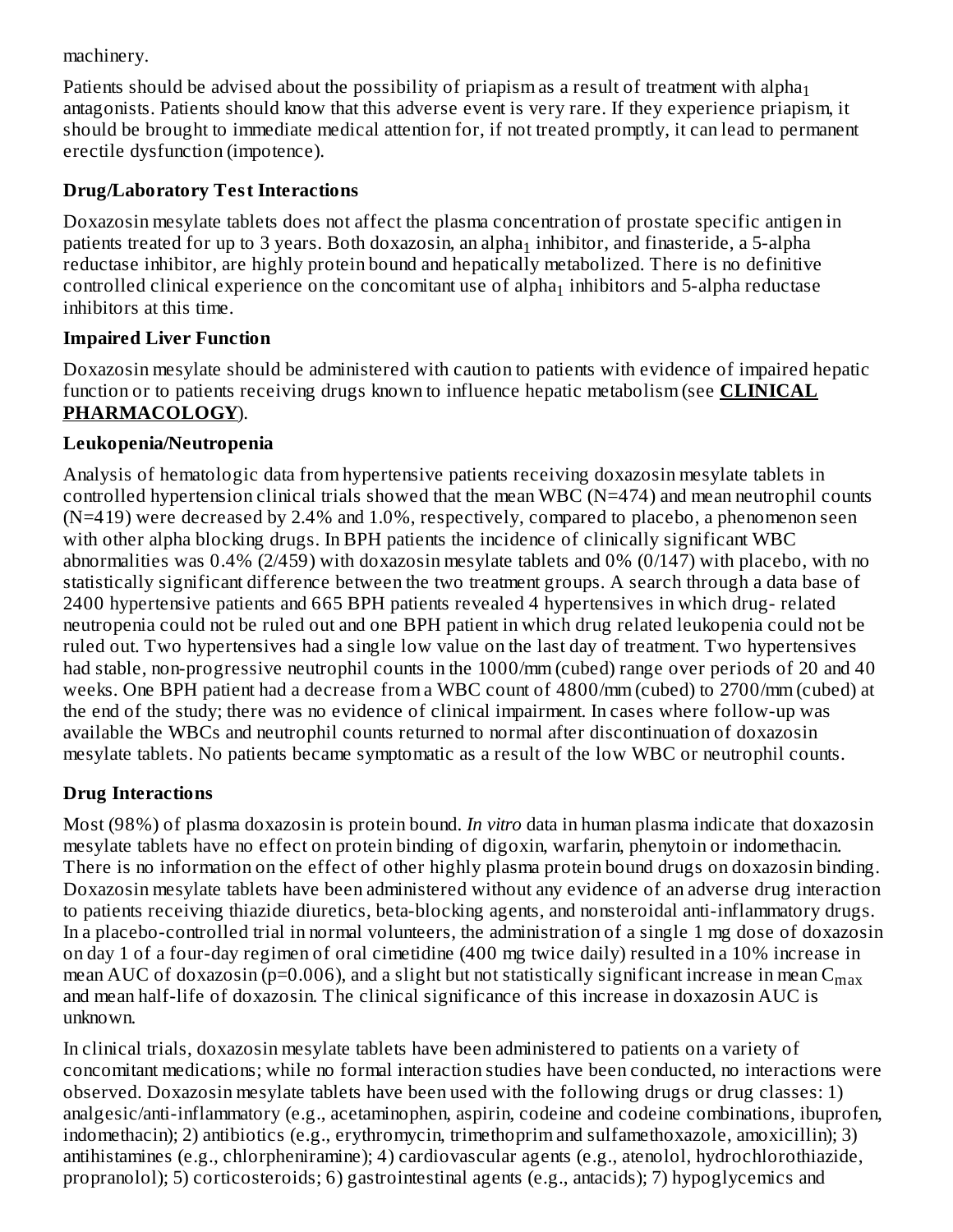endocrine drugs; 8) sedatives and tranquilizers (e.g., diazepam); 9) cold and flu remedies.

## **Cardiac Toxicity in Animals**

An increased incidence of myocardial necrosis or fibrosis was displayed by Sprague-Dawley rats after 6 months of dietary administration at concentrations calculated to provide 80 mg doxazosin/kg/day and after 12 months of dietary administration at concentrations calculated to provide 40 mg doxazosin/kg/day (AUC exposure in rats 8 times the human AUC exposure with a 12 mg/day therapeutic dose). Myocardial fibrosis was observed in both rats and mice treated in the same manner with 40 mg doxazosin/kg/day for 18 months (exposure 8 times human AUC exposure in rats and somewhat equivalent to human C $_{\rm max}$ exposure in mice). No cardiotoxicity was observed at lower doses (up to  $10$ or 20 mg/kg/day, depending on the study) in either species. These lesions were not observed after 12 months of oral dosing in dogs at maximum doses of 20 mg/kg/day (maximum plasma concentrations (C $_{\rm max}$ ) in dogs 14 times the C $_{\rm max}$  exposure in humans receiving a 12 mg/day therapeutic dose) and in Wistar rats at doses of 100 mg/kg/day (C $_{\rm max}$  exposures 15 times human C $_{\rm max}$  exposure with a 12 mg/day therapeutic dose). There is no evidence that similar lesions occur in humans.

## **Carcinogenesis, Mutagenesis, Impairment of Fertility**

Chronic dietary administration (up to 24 months) of doxazosin mesylate at maximally tolerated doses of 40 mg/kg/day in rats and 120 mg/kg/day in mice revealed no evidence of carcinogenic potential. The highest doses evaluated in the rat and mouse studies are associated with AUCs (a measure of systemic exposure) that are 8 times and 4 times, respectively, the human AUC at a dose of 16 mg/day.

Mutagenicity studies revealed no drug-or metabolite-related effects at either chromosomal or subchromosomal levels.

Studies in rats showed reduced fertility in males treated with doxazosin at oral doses of 20 (but not 5 or 10) mg/kg/day, about 4 times the AUC exposures obtained with a 12 mg/day human dose. This effect was reversible within two weeks of drug withdrawal. There have been no reports of any effects of doxazosin on male fertility in humans.

## **Pregnancy**

Teratogenic Effects

## Pregnancy Category C

Studies in pregnant rabbits and rats at daily oral doses of up to 41 and 20 mg/kg, respectively (plasma drug concentrations 10 and 4 times human  $\textsf{C}_{\max}$  and  $\textsf{AUC}$  exposures with a 12 mg/day therapeutic dose), have revealed no evidence of harm to the fetus. A dosage regimen of 82 mg/kg/day in the rabbit was associated with reduced fetal survival. There are no adequate and well-controlled studies in pregnant women. Because animal reproduction studies are not always predictive of human response, doxazosin mesylate tablets should be used during pregnancy only if clearly needed.

Radioactivity was found to cross the placenta following oral administration of labelled doxazosin to pregnant rats.

## **Nonteratogenic Effects**

In peri-postnatal studies in rats, postnatal development at maternal doses of 40 or 50 mg/kg/day of doxazosin (8 times human AUC exposure with a 12 mg/day therapeutic dose) was delayed as evidenced by slower body weight gain and slightly later appearance of anatomical features and reflexes.

## **Nursing Mothers**

Studies in lactating rats given a single oral dose of 1 mg/kg of  $[2^{-14}C]$  doxazosin mesylate tablets indicate that doxazosin accumulates in rat breast milk with a maximum concentration about 20 times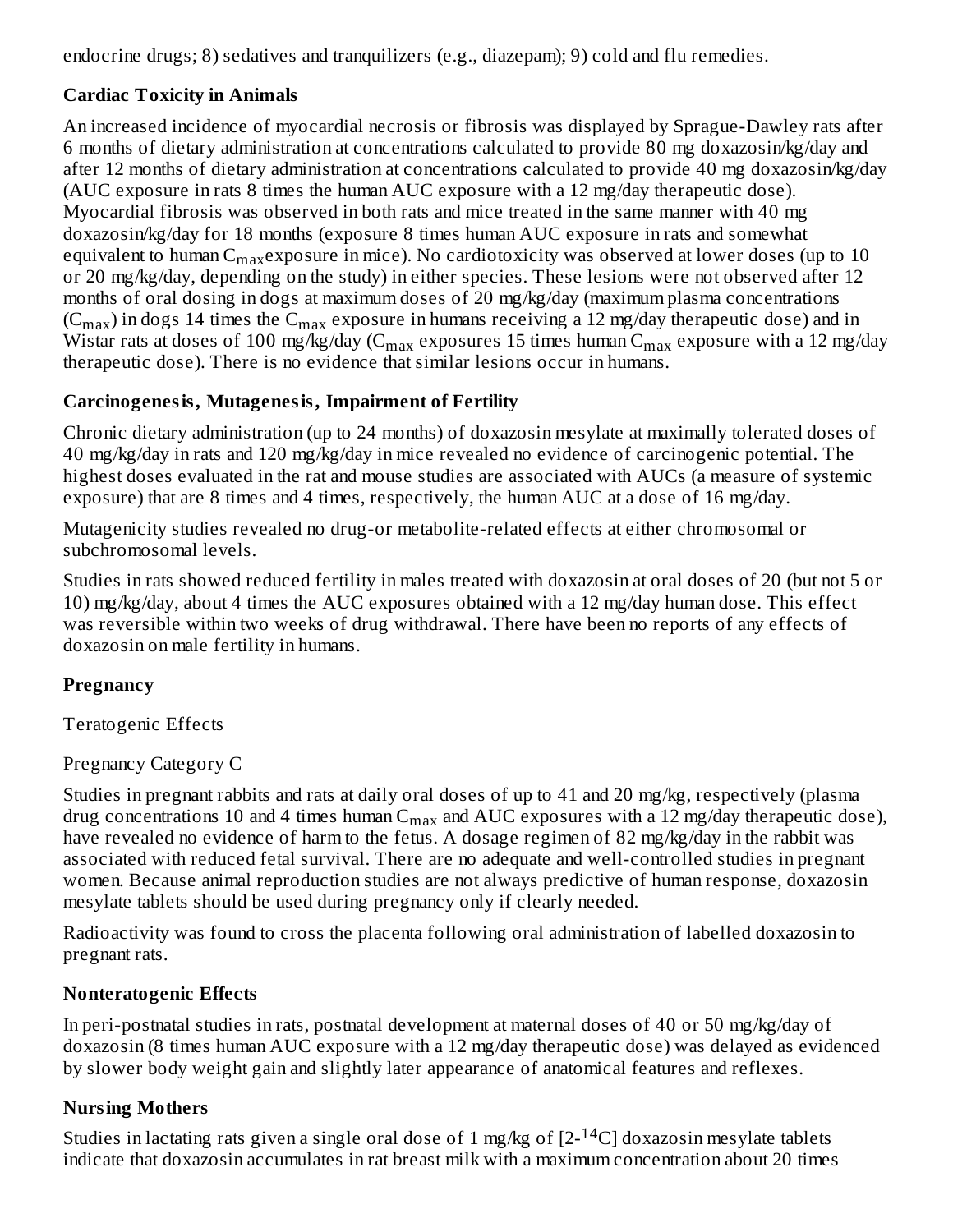greater than the maternal plasma concentration. It is not known whether this drug is excreted in human milk. Because many drugs are excreted in human milk, caution should be exercised when doxazosin mesylate tablets are administered to a nursing mother.

### **Pediatric Us e**

The safety and effectiveness of doxazosin mesylate tablets as an antihypertensive agent have not been established in pediatric patients.

### **Geriatric Us e**

The safety and effectiveness profile of doxazosin mesylate tablets in BPH was similar in the elderly (age >65 years) and younger (age <65 years) patients.

For hypertension: Clinical studies of doxazosin mesylate tablets did not include sufficient numbers of subjects aged 65 and over to determine whether they respond differently from younger subjects. Other reported clinical experience has not identified differences in responses between the elderly and younger patients. In general, dose selection for an elderly patient should be cautious, usually starting at the low end of the dosing range, reflecting the greater frequency of decreased hepatic, renal or cardiac function, and of concomitant disease or drug therapy.

## **ADVERSE REACTIONS**

### **A. Benign Prostatic Hyperplasia**

The incidence of adverse events has been ascertained from worldwide clinical trials in 965 BPH patients. The incidence rates presented below (Table 3) are based on combined data from seven placebo-controlled trials involving once daily administration of doxazosin in doses of 1-16 mg in hypertensives and 0.5-8 mg in normotensives. The adverse events when the incidence in the doxazosin group was at least 1% are summarized in Table 3. No significant difference in the incidence of adverse events compared to placebo was seen except for dizziness, fatigue, hypotension, edema and dyspnea. Dizziness and dyspnea appeared to be dose-related.

|                         | Doxazosin | <b>PLACEBO</b> |
|-------------------------|-----------|----------------|
| <b>Body System</b>      | $(N=665)$ | $(N=300)$      |
| <b>BODY AS A WHOLE</b>  |           |                |
| Back pain               | 1.8%      | 2.0%           |
| Chest pain              | 1.2%      | 0.7%           |
| Fatigue                 | $8.0\%*$  | 1.7%           |
| Headache                | 9.9%      | 9.0%           |
| Influenza-like symptoms | 1.1%      | 1.0%           |
| Pain                    | 2.0%      | 1.0%           |
| <b>CARDIOVASCULAR</b>   |           |                |
| <b>SYSTEM</b>           |           |                |
| Hypotension             | $1.7\%*$  | 0.0%           |
| Palpitation             | 1.2%      | 0.3%           |
| <b>DIGESTIVE SYSTEM</b> |           |                |
| Abdominal Pain          | 2.4%      | 2.0%           |
| Diarrhea                | 2.3%      | 2.0%           |
| Dyspepsia               | 1.7%      | 1.7%           |
| Nausea                  | 1.5%      | 0.7%           |

#### **TABLE 3 ADVERSE REACTIONS DURING PLACEBO-CONTROLLED STUDIES BENIGN PROSTATIC HYPERPLASIA**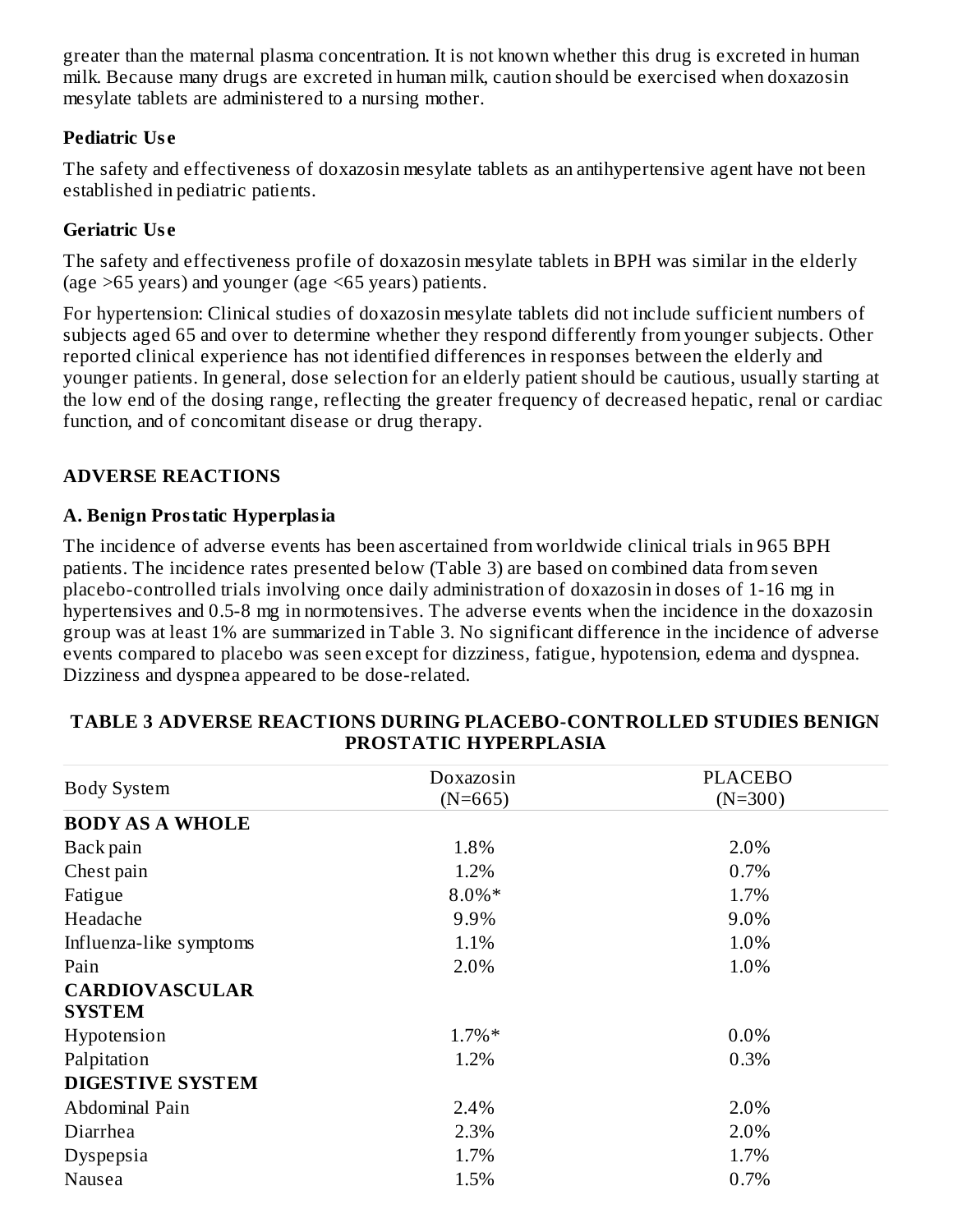| <b>METABOLIC AND</b>           |          |      |
|--------------------------------|----------|------|
| <b>NUTRITIONAL</b>             |          |      |
| <b>DISORDERS</b>               |          |      |
| Edema                          | $2.7\%*$ | 0.7% |
| <b>NERVOUS SYSTEM</b>          |          |      |
| Dizziness**                    | 15.6%*   | 9.0% |
| Mouth Dry                      | 1.4%     | 0.3% |
| Somnolence                     | 3.0%     | 1.0% |
| <b>RESPIRATORY SYSTEM</b>      |          |      |
| Dyspnea                        | $2.6\%*$ | 0.3% |
| <b>Respiratory Disorder</b>    | 1.1%     | 0.7% |
| <b>SPECIAL SENSES</b>          |          |      |
| Vision Abnormal                | 1.4%     | 0.7% |
| <b>UROGENITAL SYSTEM</b>       |          |      |
| Impotence                      | 1.1%     | 1.0% |
| <b>Urinary Tract Infection</b> | 1.4%     | 2.3% |
| <b>SKIN &amp; APPENDAGES</b>   |          |      |
| Sweating Increased             | 1.1%     | 1.0% |
| <b>PSYCHIATRIC DISORDERS</b>   |          |      |
| Anxiety                        | 1.1%     | 0.3% |
| Insomnia                       | 1.2%     | 0.3% |

\*p ≤0.05 for treatment differences

\*\*Includes vertigo

In these placebo-controlled studies of 665 doxazosin mesylate tablet patients, treated for a mean of 85 days, additional adverse reactions have been reported. These are less than 1% and not distinguishable from those that occurred in the placebo group. Adverse reactions with an incidence of less than 1% but of clinical interest are (doxazosin mesylate tablets vs. placebo): *Cardiovascular system*: angina pectoris (0.6% vs. 0.7%), postural hypotension (0.3% vs. 0.3%), syncope (0.5% vs. 0.0%), tachycardia (0.9% vs. 0.0%); *Urogenital system*: dysuria (0.5% vs. 1.3%), and *Psychiatric disorders:* libido decreased (0.8% vs. 0.3%). The safety profile in patients treated for up to three years was similar to that in the placebocontrolled studies.

The majority of adverse experiences with doxazosin mesylate tablets were mild.

## **B. Hypertension**

Doxazosin mesylate tablets have been administered to approximately 4000 hypertensive patients, of whom 1679 were included in the hypertension clinical development program. In that program, minor adverse effects were frequent, but led to discontinuation of treatment in only 7% of patients. In placebocontrolled studies adverse effects occurred in 49% and 40% of patients in the doxazosin and placebo groups, respectively, and led to discontinuation in 2% of patients in each group. The major reasons for discontinuation were postural effects (2%), edema, malaise/fatigue, and some heart rate disturbance, each about 0.7%.

In controlled hypertension clinical trials directly comparing doxazosin mesylate tablets to placebo there was no significant difference in the incidence of side effects, except for dizziness (including postural), weight gain, somnolence and fatigue/malaise. Postural effects and edema appeared to be dose related. The prevalence rates presented below are based on combined data from placebo-controlled studies involving once daily administration of doxazosin at doses ranging from 1-16 mg. Table 4 summarizes those adverse experiences (possibly/probably related) reported for patients in these hypertension studies where the prevalence rate in the doxazosin group was at least 0.5% or where the reaction is of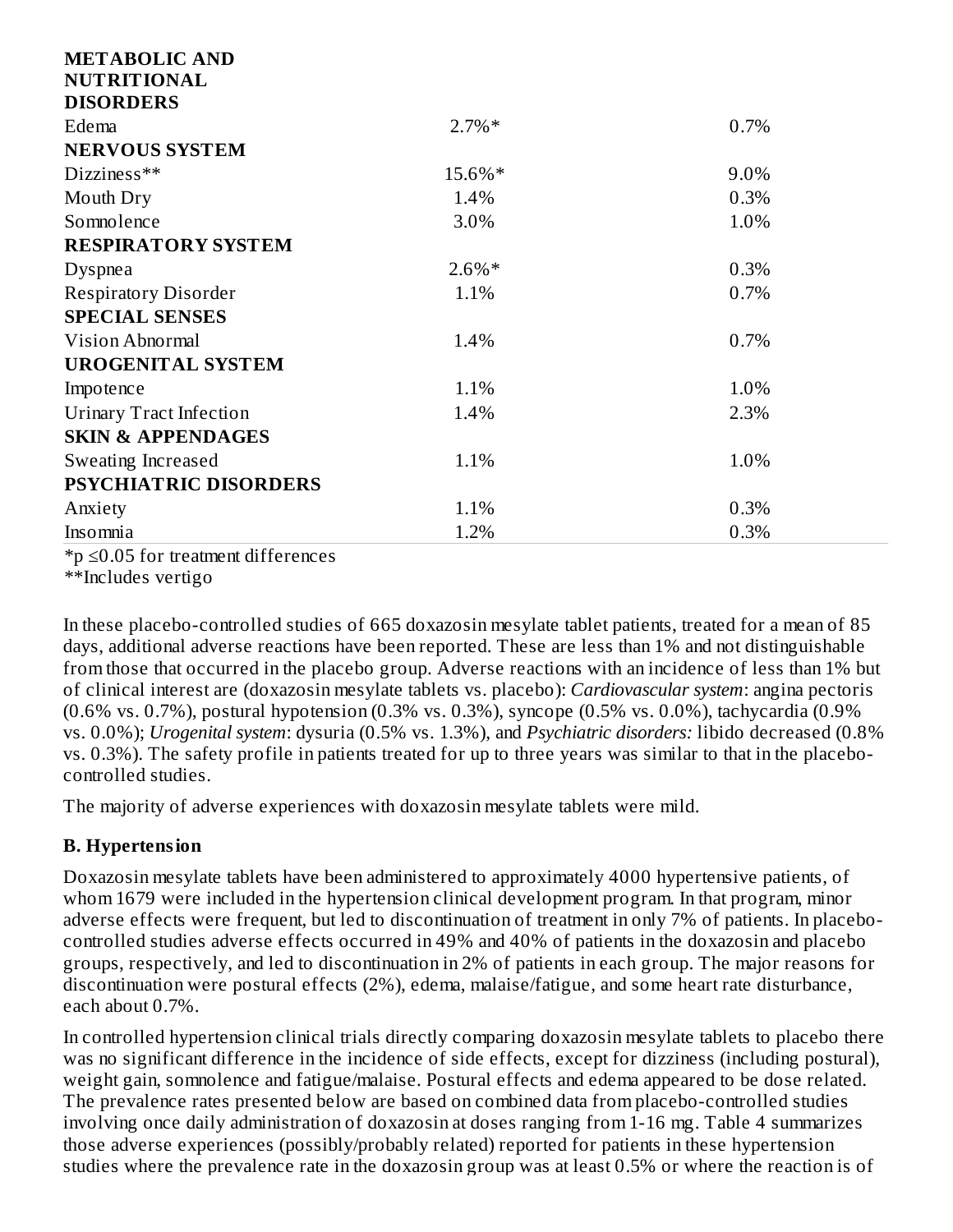|                                      | <b>HYPERTENSION</b>           |                             |  |
|--------------------------------------|-------------------------------|-----------------------------|--|
|                                      | <b>DOXAZOSIN</b><br>$(N=339)$ | <b>PLACEBO</b><br>$(N=336)$ |  |
| <b>CARDIOVASCULAR SYSTEM</b>         |                               |                             |  |
| <b>Dizziness</b>                     | 19%                           | 9%                          |  |
| Vertigo                              | 2%                            | 1%                          |  |
| Postural Hypotension                 | 0.3%                          | 0%                          |  |
| Edema                                | 4%                            | 3%                          |  |
| Palpitation                          | 2%                            | 3%                          |  |
| Arrhythmia                           | 1%                            | 0%                          |  |
| Hypotension                          | 1%                            | 0%                          |  |
| Tachycardia                          | 0.3%                          | 1%                          |  |
| Peripheral Ischemia                  | 0.3%                          | 0%                          |  |
| <b>SKIN &amp; APPENDAGES</b>         |                               |                             |  |
| Rash                                 | 1%                            | 1%                          |  |
| Pruritus                             | 1%                            | 1%                          |  |
| MUSCULOSKELETAL SYSTEM               |                               |                             |  |
| Arthralgia/Arthritis                 | 1%                            | 0%                          |  |
| Muscle Weakness                      | 1%                            | 0%                          |  |
| Myalgia                              | 1%                            | 0%                          |  |
| <b>CENTRAL &amp; PERIPHERAL N.S.</b> |                               |                             |  |
| Headache                             | 14%                           | 16%                         |  |
| Paresthesia                          | 1%                            | 1%                          |  |
| <b>Kinetic Disorders</b>             | 1%                            | 0%                          |  |
| Ataxia                               | 1%                            | 0%                          |  |
| Hypertonia                           | 1%                            | 0%                          |  |
| Muscle Cramps                        | 1%                            | 0%                          |  |
| <b>AUTONOMIC</b>                     |                               |                             |  |
| Mouth Dry                            | 2%                            | 2%                          |  |
| Flushing                             | 1%                            | 0%                          |  |
| <b>SPECIAL SENSES</b>                |                               |                             |  |
| Vision Abnormal                      | 2%                            | 1%                          |  |
| Conjunctivitis/Eye Pain              | 1%                            | 1%                          |  |
| Tinnitus                             | 1%                            | 0.3%                        |  |
| <b>PSYCHIATRIC</b>                   |                               |                             |  |
| Somnolence                           | 5%                            | 1%                          |  |
| Nervousness                          | 2%                            | 2%                          |  |
| Depression                           | 1%                            | 1%                          |  |
| Insomnia                             | 1%                            | 1%                          |  |
| <b>Sexual Dysfunction</b>            | 2%                            | 1%                          |  |
| <b>GASTROINTESTINAL</b>              |                               |                             |  |
| Nausea                               | 3%                            | 4%                          |  |
| Diarrhea                             | 2%                            | 3%                          |  |
| Constipation                         | 1%                            | 1%                          |  |

## **TABLE 4 ADVERSE REACTIONS DURING PLACEBO-CONTROLLED STUDIES**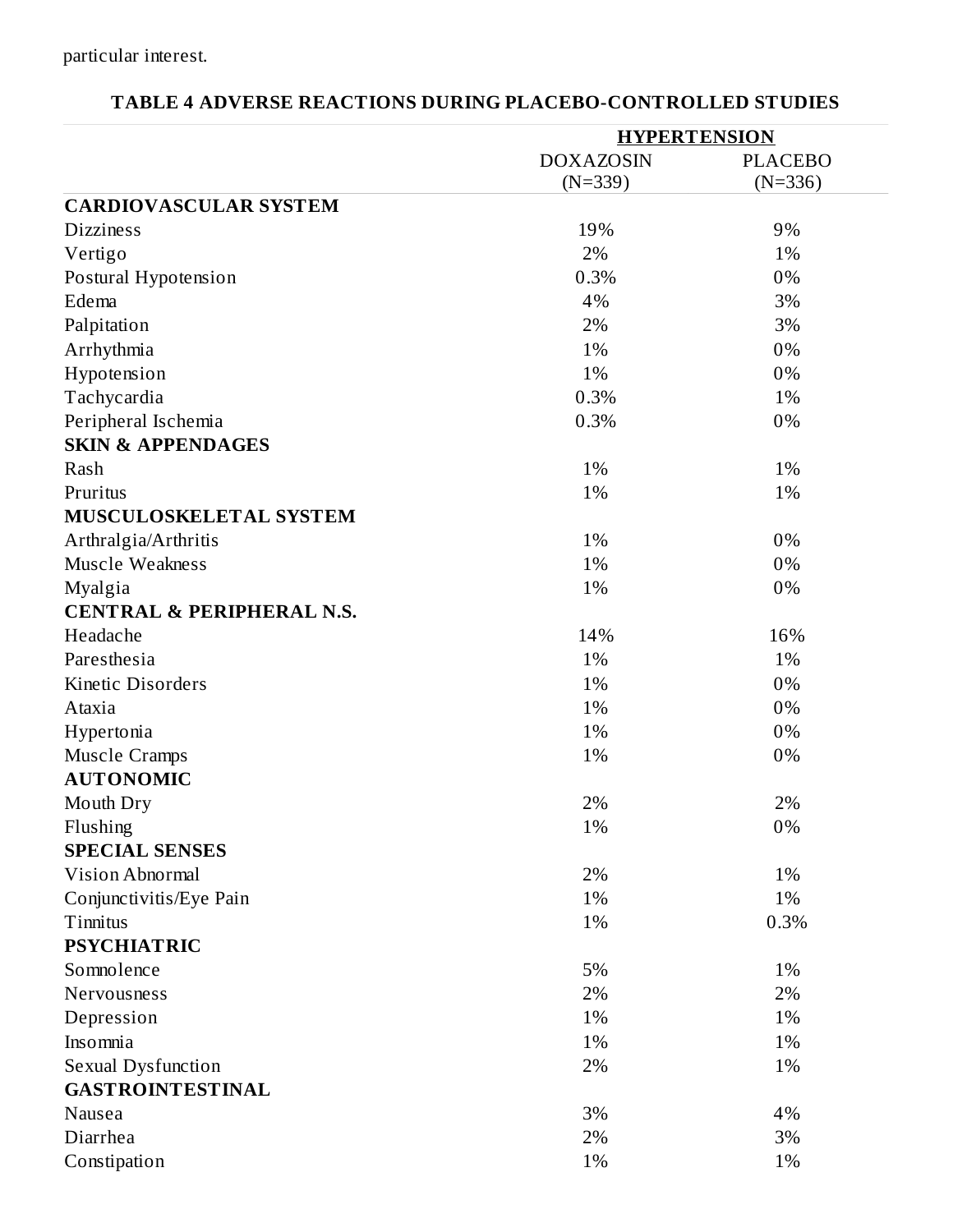| Dyspepsia             | 1%  | 1% |
|-----------------------|-----|----|
| Flatulence            | 1%  | 1% |
| Abdominal Pain        | 0%  | 2% |
| Vomiting              | 0%  | 1% |
| <b>RESPIRATORY</b>    |     |    |
| Rhinitis              | 3%  | 1% |
| Dyspnea               | 1%  | 1% |
| Epistaxis             | 1%  | 0% |
| <b>URINARY</b>        |     |    |
| Polyuria              | 2%  | 0% |
| Urinary Incontinence  | 1%  | 0% |
| Micturition Frequency | 0%  | 2% |
| <b>GENERAL</b>        |     |    |
| Fatigue/Malaise       | 12% | 6% |
| <b>Chest Pain</b>     | 2%  | 2% |
| Asthenia              | 1%  | 1% |
| Face Edema            | 1%  | 0% |
| Pain                  | 2%  | 2% |

Additional adverse reactions have been reported, but these are, in general, not distinguishable from symptoms that might have occurred in the absence of exposure to doxazosin. The following adverse reactions occurred with a frequency of between 0.5% and 1%: syncope, hypoesthesia, increased sweating, agitation, increased weight. The following additional adverse reactions were reported by <0.5% of 3960 patients who received doxazosin in controlled or open, short- or long- term clinical studies, including international studies. *Cardiovascular System*: angina pectoris, myocardial infarction, cerebrovascular accident; *Autonomic Nervous System*: pallor; *Metabolic*: thirst, gout, hypokalemia; *Hematopoietic*: lymphadenopathy, purpura; *Reproductive System*: breast pain; *Skin Disorders*: alopecia, dry skin, eczema; *Central Nervous System*: paresis, tremor, twitching, confusion, migraine, impaired concentration; *Psychiatric*: paroniria, amnesia, emotional lability, abnormal thinking, depersonalization; *Special Senses*: parosmia, earache, taste perversion, photophobia, abnormal lacrimation; *Gastrointestinal System*: increased appetite, anorexia, fecal incontinence, gastroenteritis; *Respiratory System*: bronchospasm, sinusitis, coughing, pharyngitis; *Urinary System*: renal calculus; *General Body System*: hot flushes, back pain, infection, fever/rigors, decreased weight, influenza-like symptoms.

Doxazosin mesylate tablets have not been associated with any clinically significant changes in routine biochemical tests. No clinically relevant adverse effects were noted on serum potassium, serum glucose, uric acid, blood urea nitrogen, creatinine or liver function tests. Doxazosin mesylate tablets have been associated with decreases in white blood cell counts (see **PRECAUTIONS**).

In post-marketing experience the following additional adverse reactions have been reported: *Autonomic Nervous System:* priapism; *Central Nervous System:* hypoesthesia; *Endocrine System:* gynecomastia; *Gastrointestinal System:* vomiting; *General Body System:* allergic reaction; *Heart Rate/Rhythm:* bradycardia; *Hematopoietic:* leukopenia, thrombocytopenia; *Liver/Billiary System:* hepatitis, hepatitis cholestatic; *Respiratory System:* bronchospasm aggravated; *Skin Disorders:* urticaria; *Special Senses:* Intraoperative Floppy Iris Syndrome (see **PRECAUTIONS,Cataract Surgery**); *Urinary System:* hematuria, micturition disorder, micturition frequency, nocturia.

## **OVERDOSAGE**

Experience with doxazosin mesylate tablets overdosage is limited. Two adolescents who each intentionally ingested 40 mg doxazosin mesylate tablets with diclofenac or paracetamol, were treated with gastric lavage with activated charcoal and made full recoveries. A two-year-old child who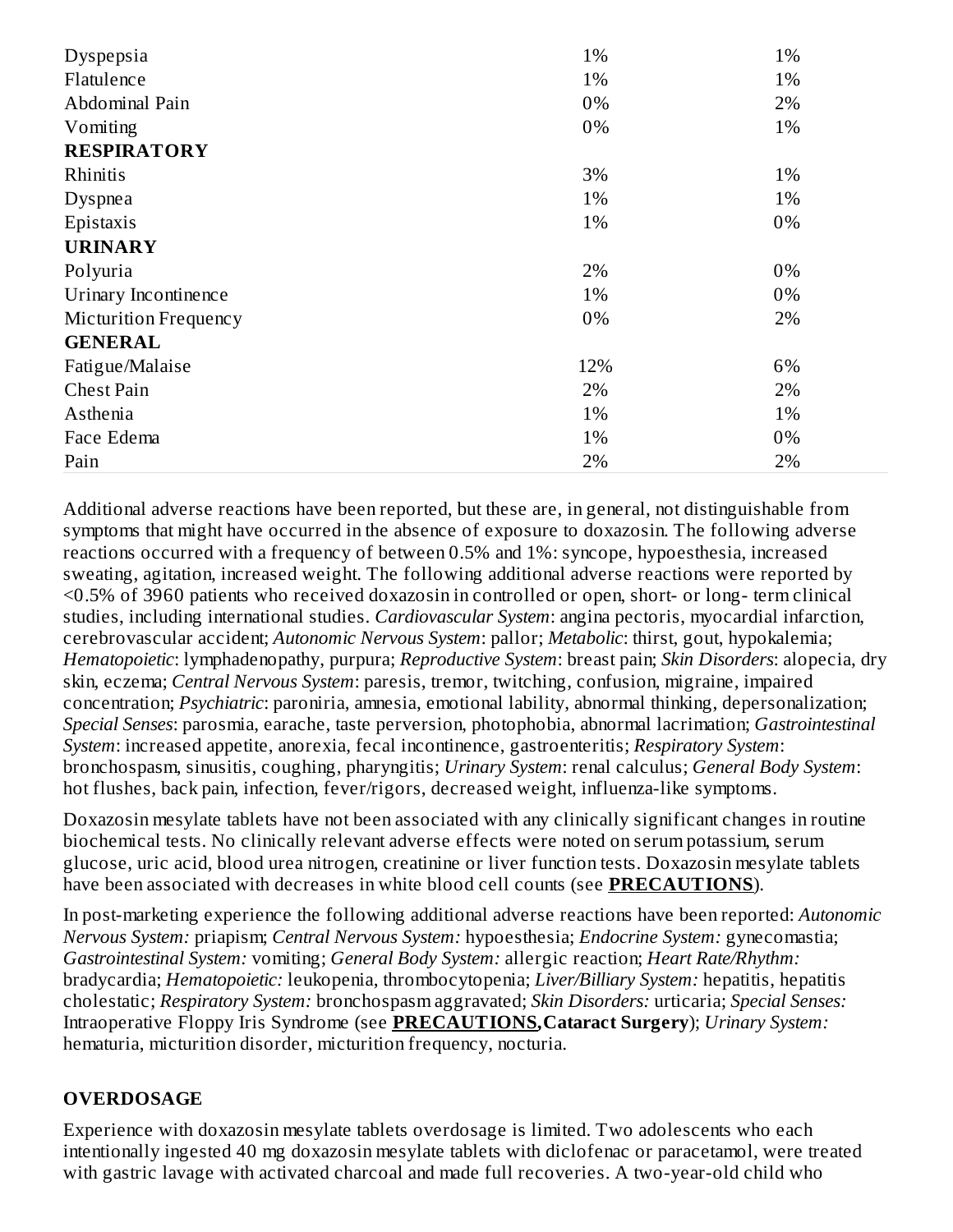accidently ingested 4 mg doxazosin mesylate tablet was treated with gastric lavage and remained normotensive during the five-hour emergency room observation period. A six-month-old child accidentally received a crushed 1 mg tablet of doxazosin mesylate and was reported to have been drowsy. A 32-year-old female with chronic renal failure, epilepsy and depression intentionally ingested 60 mg doxazosin mesylate tablet (blood level 0.9 µg/mL; normal values in hypertensives=0.02 µg/mL); death was attributed to a grand mal seizure resulting from hypotension. A 39-year-old female who ingested 70 mg doxazosin mesylate tablet, alcohol and Dalmane® (flurazepam) developed hypotension which responded to fluid therapy.

The oral  $\mathrm{LD}_{50}$  of doxazosin is greater than 1000 mg/kg in mice and rats. The most likely manifestation of overdosage would be hypotension, for which the usual treatment would be intravenous infusion of fluid. As doxazosin is highly protein bound, dialysis would not be indicated.

## **DOSAGE AND ADMINISTRATION**

**DOSAGE MUST BE INDIVIDUALIZED.**The initial dosage of doxazosin mesylate tablets in patients with hypertension and/or BPH is 1 mg given once daily in the a.m. or p.m. This starting dose is intended to minimize the frequency of postural hypotension and first dose syncope associated with doxazosin mesylate tablets. Postural effects are most likely to occur between 2 and 6 hours after a dose. Therefore blood pressure measurements should be taken during this time period after the first dose and with each increase in dose. If doxazosin mesylate tablet administration is discontinued for several days, therapy should be restarted using the initial dosing regimen.

## **A. BENIGN PROSTATIC HYPERPLASIA 1-8 mg once daily.**

The initial dosage of doxazosin mesylate tablets is 1 mg, given once daily in the a.m. or p.m. Depending on the individual patient's urodynamics and BPH symptomatology, dosage may then be increased to 2 mg and thereafter to 4 mg and 8 mg once daily, the maximum recommended dose for BPH. The recommended titration interval is 1-2 weeks. Blood pressure should be evaluated routinely in these patients.

### **B. HYPERTENSION 1-16 mg once daily**

The initial dosage of doxazosin mesylate tablet is 1 mg given once daily. Depending on the individual patient's standing blood pressure response (based on measurements taken at 2-6 hours post-dose and 24 hours post-dose), dosage may then be increased to 2 mg and thereafter if necessary to 4 mg, 8 mg and 16 mg to achieve the desired reduction in blood pressure. **Increas es in dos e beyond 4 mg increas e the likelihood of excessive postural effects including syncope, postural dizziness/vertigo and postural hypotension. At a titrated dos e of 16 mg once daily the frequency of postural effects is about 12% compared to 3% for placebo.**

### **HOW SUPPLIED**

Doxazosin mesylate 1 mg tablets are gray, capsule-shaped tablets, debossed " ETH266" on one side and "1" bisect "mg" on the other side, packaged as follows:

NDC 58177-266-04 bottle of 100 tablets NDC 58177-266-08 bottle of 500 tablets NDC 58177-266-22 unit dose cartons of 30 tablets

Doxazosin mesylate 2 mg tablets are yellow, capsule-shaped tablets, debossed " ETH267" on one side and "2" bisect "mg" on the other side, packaged as follows:

NDC 58177-267-04 bottle of 100 tablets NDC 58177-267-08 bottle of 500 tablets NDC 58177-267-22 unit dose cartons of 30 tablets

Doxazosin mesylate 4 mg tablets are pink, capsule-shaped tablets, debossed " ETH268" on one side and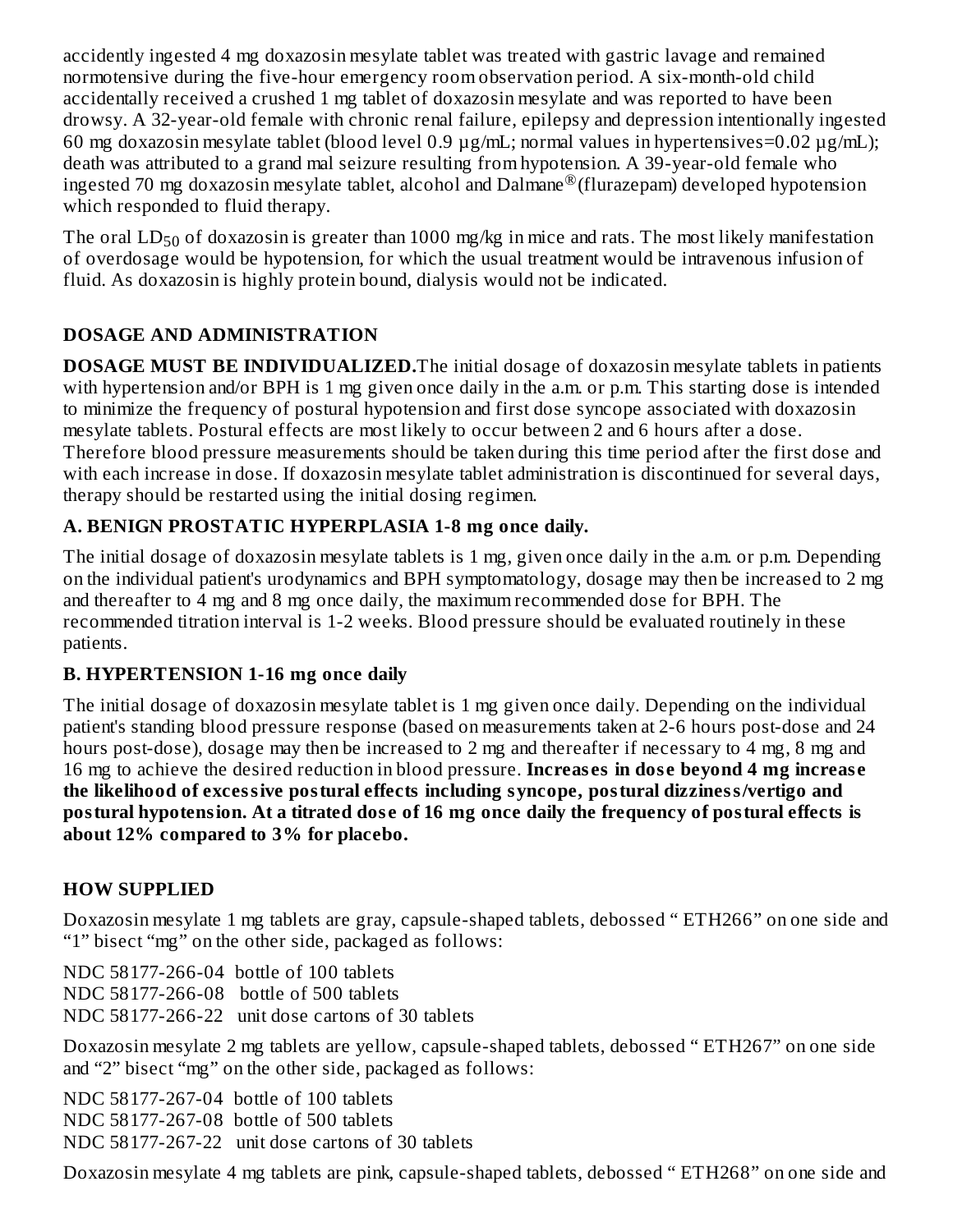"4" bisect "mg" on the other side, packaged as follows:

NDC 58177-268-04 bottle of 100 tablets NDC 58177-268-08 bottle of 500 tablets NDC 58177-268-22 unit dose cartons of 30 tablets

Doxazosin mesylate 8 mg tablets are blue, capsule-shaped tablets, debossed " ETH269" on one side and "1" bisect "mg" on the other side, packaged as follows:

NDC 58177-269-04 bottle of 100 tablets NDC 58177-269-08 bottle of 500 tablets NDC 58177-269-22 unit dose cartons of 30 tablets

Recommended Storage: Store at controlled room temperature 15°C – 30°C (59°- 86°C) (see USP).

Manufactured by KV Pharmaceutical Co. for **ETHEX Corporation** St. Louis, Missouri 63043-2413

P3949-1 07/06

**Doxazosin Mesylate Tablets Patient Package Ins ert**

# **PATIENT INFORMATION ABOUT DOXAZOSIN MESYLATE TABLETS FOR BENIGN PROSTATIC HYPERPLASIA (BPH)**

Read this leaflet:

- before you start taking doxazosin mesylate tablets
- each time you get a new prescription.

You and your doctor should discuss this treatment and your BPH symptoms before you start taking doxazosin mesylate tablets and at your regular checkups. This leaflet does NOT take the place of discussions with your doctor.

Doxazosin mesylate is used to treat both benign prostatic hyperplasia (BPH) and high blood pressure (hypertension). This leaflet describes doxazosin mesylate as treatment for BPH (although you may be taking doxazosin mesylate for both your BPH and high blood pressure).

## **What is BPH?**

BPH is an enlargement of the prostate gland. This glad surrounds the tube that drains the urine from the bladder. The symptoms of BPH can be caused by a tensing of the enlarged muscle in the prostate gland which blocks the passage of urine. This can lead to such symptoms as:

- a weak or start-and-stop stream when urinating
- a feeling that the bladder is not completely emptied after urination
- a delay or difficulty in the beginning of urination
- a need to urinate often during the day and especially at night
- $\bullet$ a feeling that you must urinate immediately.

## **TREATMENT OPTIONS FOR BPH**

The four main treatment options for BPH are:

If you are not bothered by your symptoms, you and your doctor may decide on a program of "watchful waiting." It is not an active treatment like taking medication or surgery but involves having regular checkups to see if your condition is getting worse or causing problems.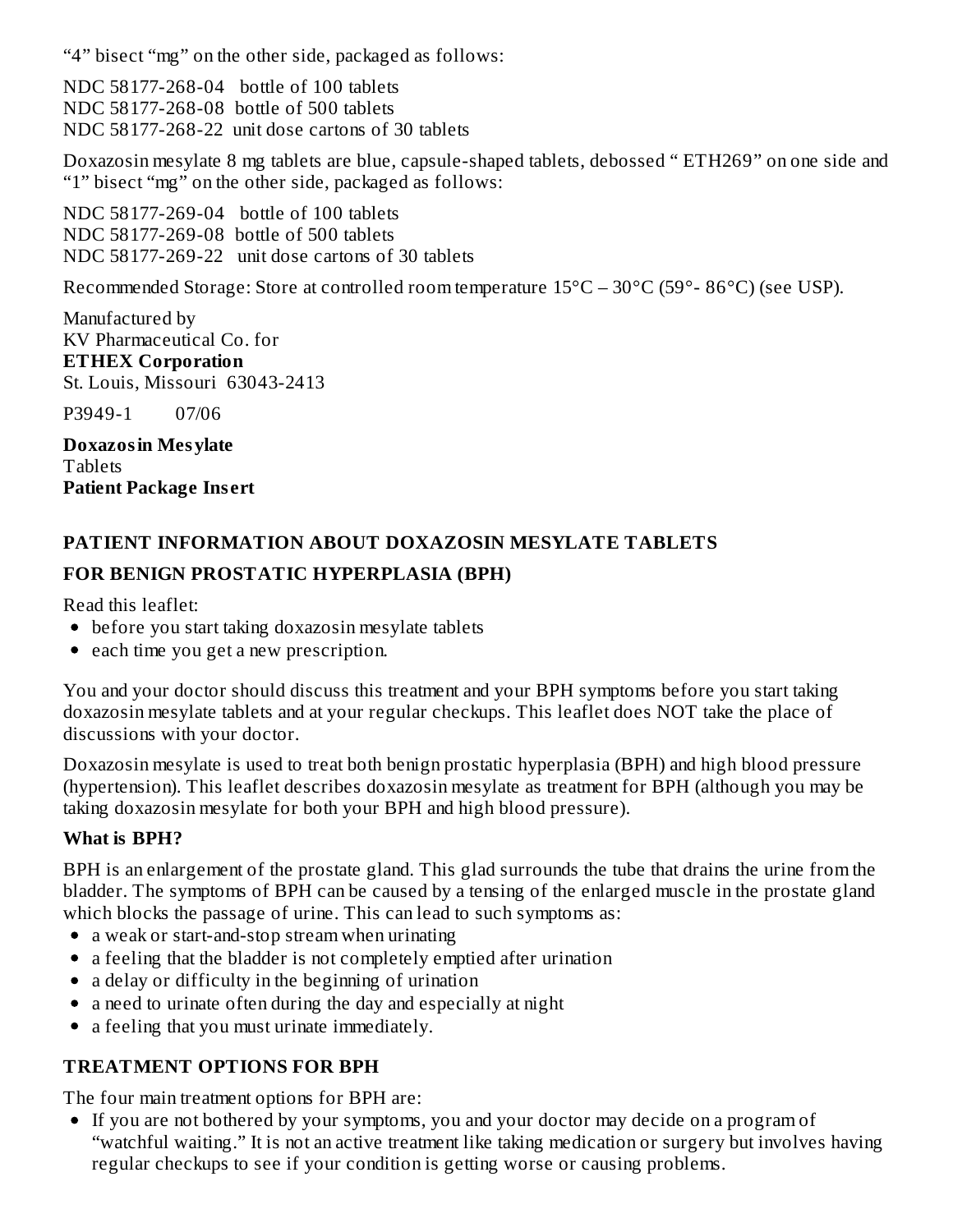- Treatment with doxazosin mesylate or other similar drugs. Doxazosin mesylate is the medication your doctor has prescribed for you. See "What doxazosin mesylate Does," below.
- Treatment with the medication class of 5-alpha reductase inhibitors (e.g., Proscar $^circledown$ ). It can cause the prostate to shrink. It may take 6 months or more for the full benefit of finasteride to be seen.
- Various surgical procedures. Your doctor can describe these procedures to you. The best procedure for you depends on your BPH symptoms and medical condition.

### **WHAT DOXAZOSIN MESYLATE DOES**

Doxazosin mesylate tablets work on a specific type of muscle found in the prostate, causing it to relax. This in turn decreases the pressure within the prostate, thus improving the flow of urine and your symptoms.

- Doxazosin mesylate helps relieve the symptoms of BPH (weak stream, start-and-stop stream, a feeling that your bladder is not completely empty, delay in beginning of urination, need to urinate often during the day and especially at night, and feeling that you must urinate immediately). It does not change the size of the prostate. The prostate may continue to grow; however, a larger prostate is not necessarily related to more symptoms or to worse symptoms. Doxazosin mesylate can decrease your symptoms and improve urinary flow, with decreasing the size of the prostate.
- If doxazosin mesylate is helping you, you should notice an effect within 1 to 2 weeks after you start your medication. Doxazosin mesylate has been studied in over 900 patients for up to 2 years and the drug has been shown to continue to work during long-term treatment. Even though you take doxazosin mesylate and it may help you, doxazosin mesylate may not prevent the need for surgery in the future.
- Doxazosin mesylate does not affect PSA levels. PSA is the abbreviation for Prostate Specific Antigen. Your doctor may have done a blood test called PSA. You may want to ask your doctor more about this if you have had a PSA test done.

### **OTHER IMPORANT FACTS**

- You should see an improvement of your symptoms within 1 to 2 weeks. In addition to your other regular checkups you will need to continue seeing your doctor regularly to check your progress regarding your BPH and to monitor your blood pressure.
- Doxazosin Mesylate is not a treatment for prostate cancer. Your doctor has prescribed doxazosin mesylate for your BPH and not for prostate cancer; however a man can have BPH and prostate cancer at the same time. Doctors usually recommend that men be checked for prostate cancer once a year when they turn 50 (or 40 if a family member has had prostate cancer). A higher incidence of prostate cancer has been noted in men of African-American descent. These checks should continue even if you are taking doxazosin mesylate.

### **How to Take Doxazosin Mesylate and What You Should Know While Taking Doxazosin Mesylate for BPH**

## **Doxazosin Mesylate Can Caus e a Sudden Drop in Blood Pressure After the VERY FIRST DOSE**.

You may feel dizzy, faint of "light-headed," especially after you stand up from a lying or sitting position. This is more likely to occur after you've taken the first few doses or if you increase your dose, but can occur at any time while you are taking the drug. It can also occur if you stop taking the drug and then restart treatment. If you feel dizzy, faint or "light-headed" you should contact you doctor. You doctor will discuss with you how often you need to visit and how often your blood pressure should be checked.

Your blood pressure should be checked when you start taking doxazosin mesylate even if you do not have high blood pressure (hypertension). Your doctor will discuss with you the details of how blood pressure is measured.

*Blood Pressure Measurement:* Whatever equipment is used, it is usual for your blood pressure to be measured in the following way: measure your blood pressure after lying quietly on your back for five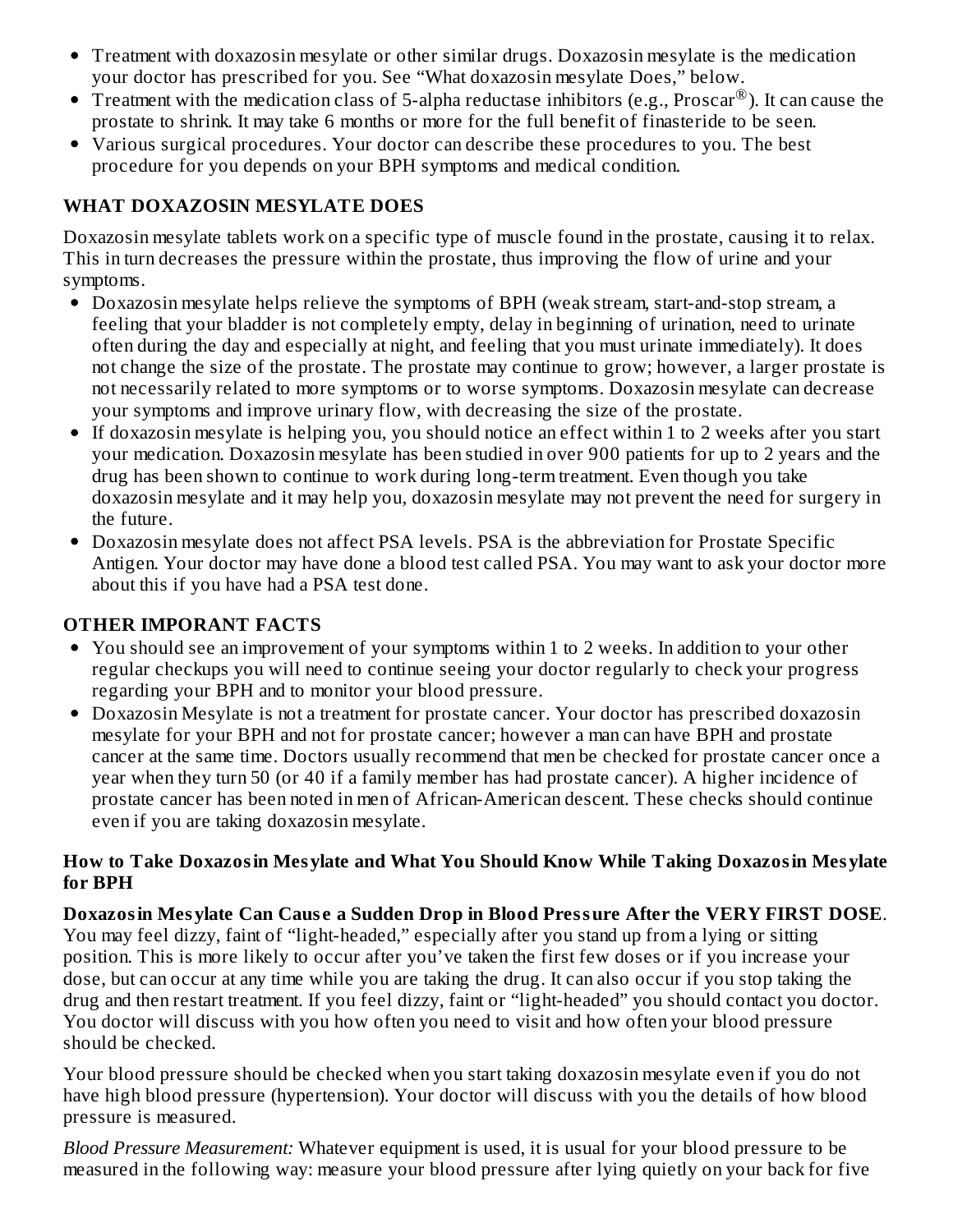minutes. Then, after standing for two minutes measure your blood pressure again. Your doctor will discuss with you what other times during the day your blood pressure should be taken, such as two to six hours after a dose, before bedtime or after waking up in the morning. Note that moderate to highintensity exercise can, over a period of time, lower your average blood pressure.

You can take doxazosin mesylate either in the morning or at bedtime and it will be equally effective. If you take doxazosin mesylate at bedtime but need to get up from bed to go to the bathroom, get up slowly and cautiously until you are sure how the medication affects you. It is important to get up slowly from a chair or bed at any time until you learn how you react to doxazosin mesylate. You should not drive or do any hazardous tasks until you are used to the effects of the medication. If you begin to feel dizzy, sit or lie down until you feel better.

- You will start with a 1 mg dose of doxazosin mesylate once daily. Then the once daily dose will be increased as your body gets used to the effects of the medication. Follow your doctor's instructions about how to take doxazosin mesylate. You must take it every day at the dose prescribed. Talk with your doctor if you don't take it for a few days for some reason; you may then need to restart the medication at a 1 mg dose, increase your dose gradually and again be cautions about possible dizziness. Do not share doxazosin mesylate with anyone else; it was prescribed only for you.
- Other side effects you could have while taking doxazosin mesylate, in addition to lowering of the blood pressure, include dizziness, fatigue (tiredness), swelling of the feet and shortness of breath. Most side effects are mild. However, you should discuss any unexpected effects you notice with your doctor.
- **WARNING:** Extremely rarely, doxazosin mesylate and similar medications have caused painful erection of the penis, sustained for hours and unrelieved by sexual intercourse or masturbation. This condition is serious, and if untreated it can be followed by permanent inability to have an erection. If you have a prolonged abnormal erection, call your doctor or go to an emergency room as soon as possible.
- Keep doxazosin mesylate and all medicines out of the reach of children.

### **FOR MORE INFORMATION ABOUT DOXAZOSIN MESYLATE AND BPH TALK WITH YOUR DOCTOR, NURSE, PHARMACISTS OR OTHER HEALTH CARE PROVIDER.**

Manufactured by KV Pharmaceutical Co. for **ETHEX Corporation** St. Louis, MO 63043

| <b>DOXAZOSIN MESYLATE</b><br>doxazosin mesylate tablet              |                         |                    |                          |  |                 |  |
|---------------------------------------------------------------------|-------------------------|--------------------|--------------------------|--|-----------------|--|
| <b>Product Information</b>                                          |                         |                    |                          |  |                 |  |
| <b>Product Type</b>                                                 | HUMAN PRESCRIPTION DRUG | Item Code (Source) |                          |  | NDC:58177-266   |  |
| <b>Route of Administration</b>                                      | ORAL                    |                    |                          |  |                 |  |
|                                                                     |                         |                    |                          |  |                 |  |
| <b>Active Ingredient/Active Moiety</b>                              |                         |                    |                          |  |                 |  |
|                                                                     | <b>Ingredient Name</b>  |                    | <b>Basis of Strength</b> |  | Strength        |  |
| Doxazosin mesylate (UNII: 86P6PQK0MU) (Doxazosin - UNII:NW1291F1W8) |                         |                    |                          |  | 1 <sub>mg</sub> |  |
|                                                                     |                         |                    |                          |  |                 |  |
| <b>Inactive Ingredients</b>                                         |                         |                    |                          |  |                 |  |
|                                                                     | <b>Ingredient Name</b>  |                    |                          |  | <b>Strength</b> |  |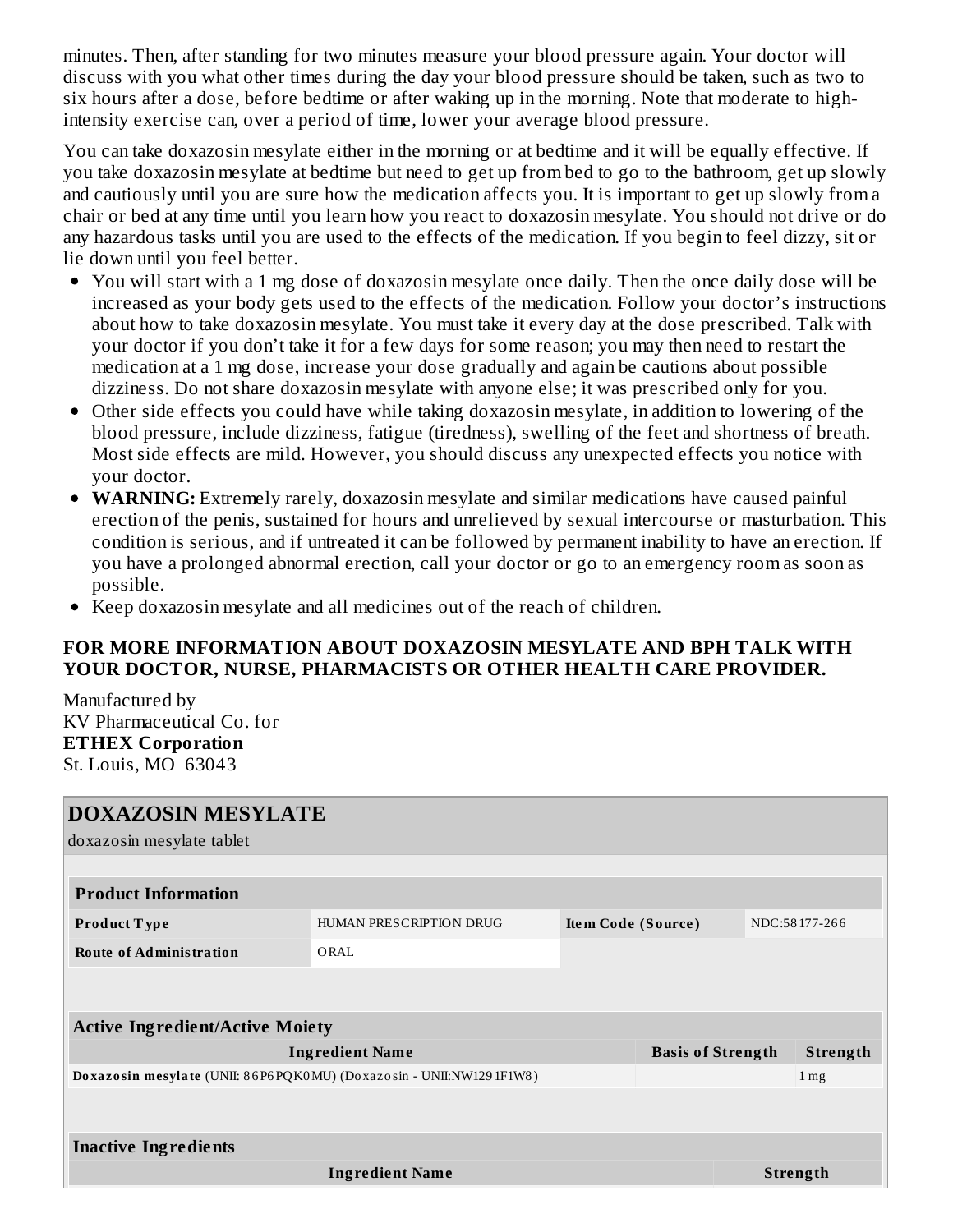| hydrated alumina ()                      |  |
|------------------------------------------|--|
| lactose monohydrate (UNII: EWQ57Q8I5X)   |  |
| magnesium stearate (UNII: 70097M6I30)    |  |
| microcrystalline cellulose ()            |  |
| sodium lauryl sulfate (UNII: 368GB5141J) |  |
| sodium starch glycolate ()               |  |
| FD&C Blue No. 2 aluminum lake ()         |  |
| FD&C Red No. 40 aluminum lake ()         |  |
| FD&C Yellow No. 6 aluminum lake ()       |  |

| <b>Product Characteristics</b> |                       |                     |             |  |  |  |
|--------------------------------|-----------------------|---------------------|-------------|--|--|--|
| Color                          | gray (gray)           | <b>Score</b>        | 2 pieces    |  |  |  |
| <b>Shape</b>                   | OVAL (capsule-shaped) | <b>Size</b>         | 9mm         |  |  |  |
| <b>Flavor</b>                  |                       | <b>Imprint Code</b> | ETH266;1;mg |  |  |  |
| <b>Contains</b>                |                       |                     |             |  |  |  |
| Coating                        | false                 | <b>Symbol</b>       | true        |  |  |  |
|                                |                       |                     |             |  |  |  |

| <b>Packaging</b> |
|------------------|
|------------------|

| . .                  |                        |                             |                           |
|----------------------|------------------------|-----------------------------|---------------------------|
| Item Code            | Package Description    | <b>Marketing Start Date</b> | <b>Marketing End Date</b> |
| $1$ NDC:58177-266-04 | 100 in 1 BOTTLE        |                             |                           |
| 2 NDC:58177-266-08   | 500 in 1 BOTTLE        |                             |                           |
| 3 NDC:58177-266-22   | 30 in 1 BOX, UNIT-DOSE |                             |                           |
|                      |                        |                             |                           |

| <b>DOXAZOSIN MESYLATE</b>                                           |                         |                    |                          |  |                 |  |
|---------------------------------------------------------------------|-------------------------|--------------------|--------------------------|--|-----------------|--|
| doxazosin mesylate tablet                                           |                         |                    |                          |  |                 |  |
|                                                                     |                         |                    |                          |  |                 |  |
| <b>Product Information</b>                                          |                         |                    |                          |  |                 |  |
| Product Type                                                        | HUMAN PRESCRIPTION DRUG | Item Code (Source) |                          |  | NDC:58177-267   |  |
| <b>Route of Administration</b>                                      | ORAL                    |                    |                          |  |                 |  |
|                                                                     |                         |                    |                          |  |                 |  |
| <b>Active Ingredient/Active Moiety</b>                              |                         |                    |                          |  |                 |  |
| <b>Ingredient Name</b>                                              |                         |                    | <b>Basis of Strength</b> |  | Strength        |  |
| Doxazosin mesylate (UNII: 86P6PQK0MU) (Doxazosin - UNII:NW1291F1W8) |                         |                    |                          |  | 2 <sub>mg</sub> |  |
|                                                                     |                         |                    |                          |  |                 |  |
| <b>Inactive Ingredients</b>                                         |                         |                    |                          |  |                 |  |
|                                                                     | <b>Ingredient Name</b>  |                    |                          |  | Strength        |  |
| hydrated alumina ()                                                 |                         |                    |                          |  |                 |  |
| lactose monohydrate (UNII: EWQ57Q8I5X)                              |                         |                    |                          |  |                 |  |
| magnesium stearate (UNII: 70097M6I30)                               |                         |                    |                          |  |                 |  |
| microcrystalline cellulose ()                                       |                         |                    |                          |  |                 |  |
| sodium lauryl sulfate (UNII: 368GB5141J)                            |                         |                    |                          |  |                 |  |
| sodium starch glycolate ()                                          |                         |                    |                          |  |                 |  |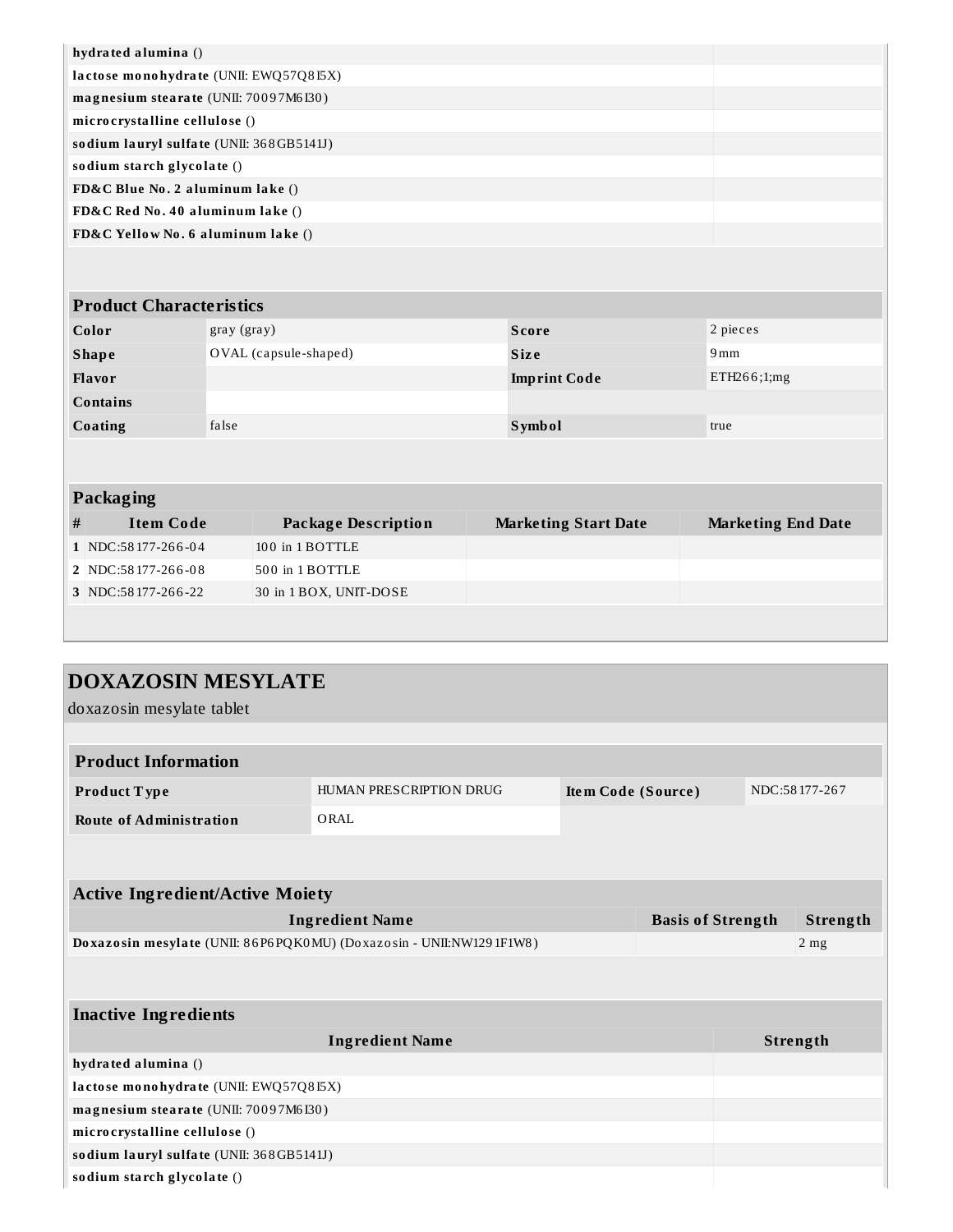| D&C Yellow No. 10 aluminum lake ()     |       |                       |                            |               |                             |               |                           |          |
|----------------------------------------|-------|-----------------------|----------------------------|---------------|-----------------------------|---------------|---------------------------|----------|
|                                        |       |                       |                            |               |                             |               |                           |          |
| <b>Product Characteristics</b>         |       |                       |                            |               |                             |               |                           |          |
| Color                                  |       | yellow (yellow)       |                            | <b>Score</b>  |                             |               | 2 pieces                  |          |
| <b>Shape</b>                           |       | OVAL (capsule-shaped) |                            | <b>Size</b>   |                             |               | 9mm                       |          |
| Flavor                                 |       |                       |                            |               | <b>Imprint Code</b>         |               | ETH267;2;mg               |          |
| <b>Contains</b>                        |       |                       |                            |               |                             |               |                           |          |
| Coating                                | false |                       |                            | <b>Symbol</b> |                             |               | true                      |          |
|                                        |       |                       |                            |               |                             |               |                           |          |
|                                        |       |                       |                            |               |                             |               |                           |          |
| Packaging                              |       |                       |                            |               |                             |               |                           |          |
| $\#$<br><b>Item Code</b>               |       |                       | <b>Package Description</b> |               | <b>Marketing Start Date</b> |               | <b>Marketing End Date</b> |          |
| 1 NDC:58177-267-04                     |       | 100 in 1 BOTTLE       |                            |               |                             |               |                           |          |
| 2 NDC:58177-267-08                     |       |                       | 500 in 1 BOTTLE            |               |                             |               |                           |          |
| 3 NDC:58177-267-22                     |       |                       | 30 in 1 BOX, UNIT-DOSE     |               |                             |               |                           |          |
|                                        |       |                       |                            |               |                             |               |                           |          |
|                                        |       |                       |                            |               |                             |               |                           |          |
| <b>DOXAZOSIN MESYLATE</b>              |       |                       |                            |               |                             |               |                           |          |
| doxazosin mesylate tablet              |       |                       |                            |               |                             |               |                           |          |
|                                        |       |                       |                            |               |                             |               |                           |          |
|                                        |       |                       |                            |               |                             |               |                           |          |
| <b>Product Information</b>             |       |                       |                            |               |                             |               |                           |          |
| Product Type                           |       |                       | HUMAN PRESCRIPTION DRUG    |               | Item Code (Source)          | NDC:58177-268 |                           |          |
| <b>Route of Administration</b>         |       |                       | ORAL                       |               |                             |               |                           |          |
|                                        |       |                       |                            |               |                             |               |                           |          |
|                                        |       |                       |                            |               |                             |               |                           |          |
| <b>Active Ingredient/Active Moiety</b> |       |                       |                            |               |                             |               |                           |          |
|                                        |       |                       | <b>Ingredient Name</b>     |               |                             |               | <b>Basis of Strength</b>  | Strength |
|                                        |       |                       |                            |               |                             |               |                           |          |

| <b>Inactive Ingredients</b>              |                                        |              |                |  |  |  |  |
|------------------------------------------|----------------------------------------|--------------|----------------|--|--|--|--|
|                                          | Strength                               |              |                |  |  |  |  |
| hydrated alumina ()                      |                                        |              |                |  |  |  |  |
|                                          | lactose monohydrate (UNII: EWQ57Q8I5X) |              |                |  |  |  |  |
| magnesium stearate (UNII: 70097M6I30)    |                                        |              |                |  |  |  |  |
| microcrystalline cellulose ()            |                                        |              |                |  |  |  |  |
| sodium lauryl sulfate (UNII: 368GB5141J) |                                        |              |                |  |  |  |  |
| sodium starch glycolate ()               |                                        |              |                |  |  |  |  |
| D&C Red No. 27 aluminum lake ()          |                                        |              |                |  |  |  |  |
| D&C Red No. 30 aluminum lake ()          |                                        |              |                |  |  |  |  |
|                                          |                                        |              |                |  |  |  |  |
| <b>Product Characteristics</b>           |                                        |              |                |  |  |  |  |
| Color                                    | pink                                   | <b>Score</b> | 2 pieces       |  |  |  |  |
| <b>Shape</b>                             | OVAL (capsule-shaped)                  | <b>Size</b>  | $12 \text{mm}$ |  |  |  |  |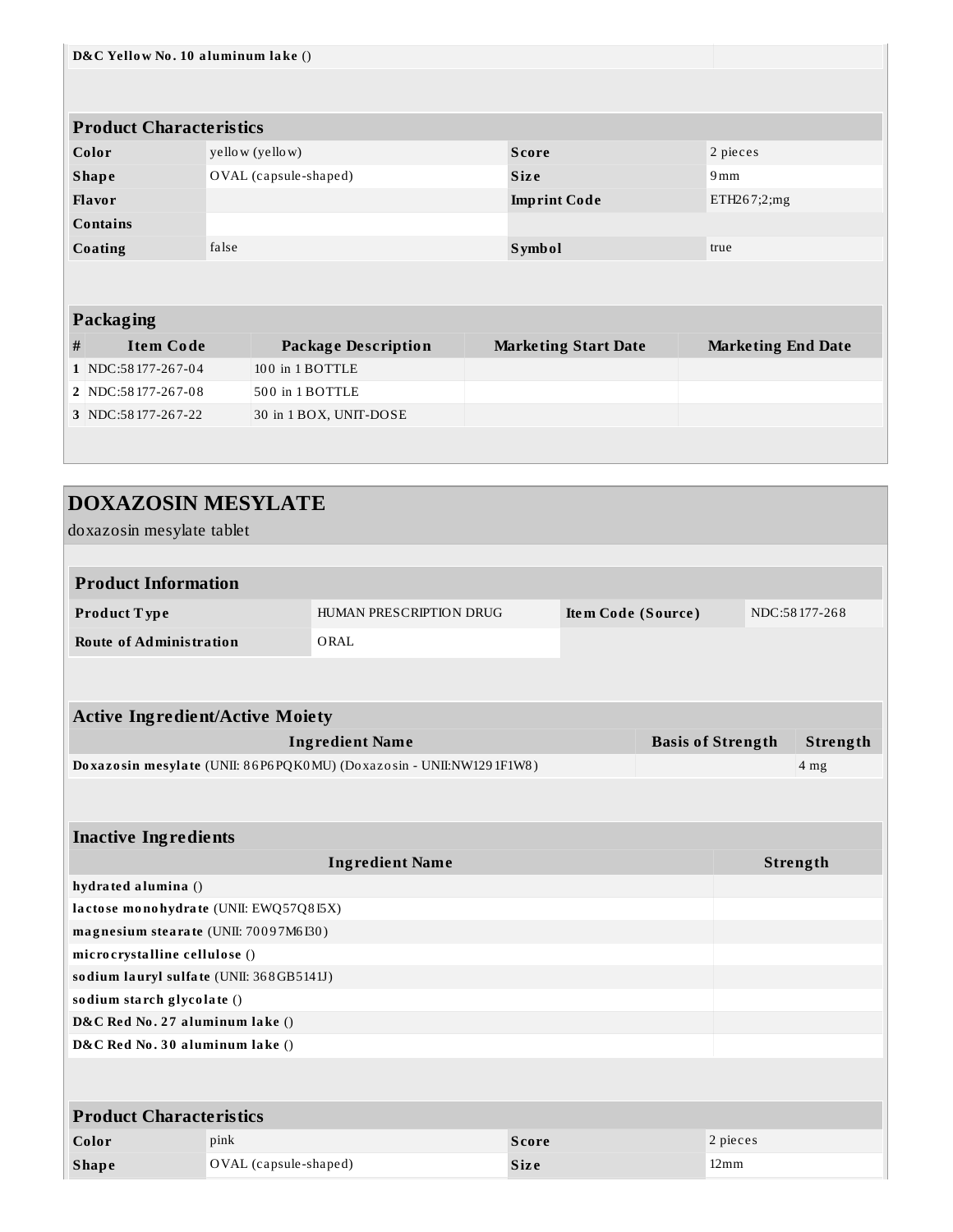|   | <b>Flavor</b>      |       |                            |  | <b>Imprint Code</b>         | ETH268;4;mg               |  |  |
|---|--------------------|-------|----------------------------|--|-----------------------------|---------------------------|--|--|
|   | <b>Contains</b>    |       |                            |  |                             |                           |  |  |
|   | Coating            | false |                            |  | <b>Symbol</b>               | true                      |  |  |
|   |                    |       |                            |  |                             |                           |  |  |
|   |                    |       |                            |  |                             |                           |  |  |
|   | <b>Packaging</b>   |       |                            |  |                             |                           |  |  |
| # | <b>Item Code</b>   |       | <b>Package Description</b> |  | <b>Marketing Start Date</b> | <b>Marketing End Date</b> |  |  |
|   | 1 NDC:58177-268-04 |       | 100 in 1 BOTTLE            |  |                             |                           |  |  |
|   | 2 NDC:58177-268-08 |       | 500 in 1 BOTTLE            |  |                             |                           |  |  |
|   | 3 NDC:58177-268-22 |       | 30 in 1 BOX, UNIT-DOSE     |  |                             |                           |  |  |
|   |                    |       |                            |  |                             |                           |  |  |

| <b>DOXAZOSIN MESYLATE</b>                                                 |                               |                                                                     |               |                             |                    |                           |                 |
|---------------------------------------------------------------------------|-------------------------------|---------------------------------------------------------------------|---------------|-----------------------------|--------------------|---------------------------|-----------------|
| doxazosin mesylate tablet                                                 |                               |                                                                     |               |                             |                    |                           |                 |
|                                                                           |                               |                                                                     |               |                             |                    |                           |                 |
| <b>Product Information</b>                                                |                               |                                                                     |               |                             |                    |                           |                 |
| Product Type                                                              |                               | HUMAN PRESCRIPTION DRUG                                             |               | Item Code (Source)          |                    |                           | NDC:58177-269   |
| <b>Route of Administration</b>                                            |                               | ORAL                                                                |               |                             |                    |                           |                 |
|                                                                           |                               |                                                                     |               |                             |                    |                           |                 |
|                                                                           |                               |                                                                     |               |                             |                    |                           |                 |
| <b>Active Ingredient/Active Moiety</b>                                    |                               |                                                                     |               |                             |                    |                           |                 |
|                                                                           |                               | <b>Ingredient Name</b>                                              |               |                             |                    | <b>Basis of Strength</b>  | Strength        |
|                                                                           |                               | Doxazosin mesylate (UNII: 86P6PQK0MU) (Doxazosin - UNII:NW1291F1W8) |               |                             |                    |                           | 8 <sub>mg</sub> |
|                                                                           |                               |                                                                     |               |                             |                    |                           |                 |
|                                                                           |                               |                                                                     |               |                             |                    |                           |                 |
| <b>Inactive Ingredients</b>                                               |                               |                                                                     |               |                             |                    |                           |                 |
|                                                                           |                               | <b>Ingredient Name</b>                                              |               |                             |                    |                           | Strength        |
| hydrated alumina ()                                                       |                               |                                                                     |               |                             |                    |                           |                 |
| lactose monohydrate (UNII: EWQ57Q8I5X)                                    |                               |                                                                     |               |                             |                    |                           |                 |
| magnesium stearate (UNII: 70097M6I30)                                     |                               |                                                                     |               |                             |                    |                           |                 |
| microcrystalline cellulose ()<br>sodium lauryl sulfate (UNII: 368GB5141J) |                               |                                                                     |               |                             |                    |                           |                 |
| sodium starch glycolate ()                                                |                               |                                                                     |               |                             |                    |                           |                 |
|                                                                           |                               |                                                                     |               |                             |                    |                           |                 |
| FD&C Blue No. 2 aluminum lake ()                                          |                               |                                                                     |               |                             |                    |                           |                 |
|                                                                           |                               |                                                                     |               |                             |                    |                           |                 |
| <b>Product Characteristics</b>                                            |                               |                                                                     |               |                             |                    |                           |                 |
| Color                                                                     | blue (blue)                   |                                                                     | <b>Score</b>  |                             |                    | 2 pieces                  |                 |
| <b>Shape</b>                                                              | OVAL (capsule-shaped)<br>Size |                                                                     |               |                             | $12 \,\mathrm{mm}$ |                           |                 |
| Flavor                                                                    | <b>Imprint Code</b>           |                                                                     |               |                             | ETH269;8;mg        |                           |                 |
| Contains                                                                  |                               |                                                                     |               |                             |                    |                           |                 |
| Coating                                                                   | false                         |                                                                     | <b>Symbol</b> |                             |                    | true                      |                 |
|                                                                           |                               |                                                                     |               |                             |                    |                           |                 |
|                                                                           |                               |                                                                     |               |                             |                    |                           |                 |
| Packaging                                                                 |                               |                                                                     |               |                             |                    |                           |                 |
| <b>Item Code</b><br>$\#$                                                  |                               | <b>Package Description</b>                                          |               | <b>Marketing Start Date</b> |                    | <b>Marketing End Date</b> |                 |